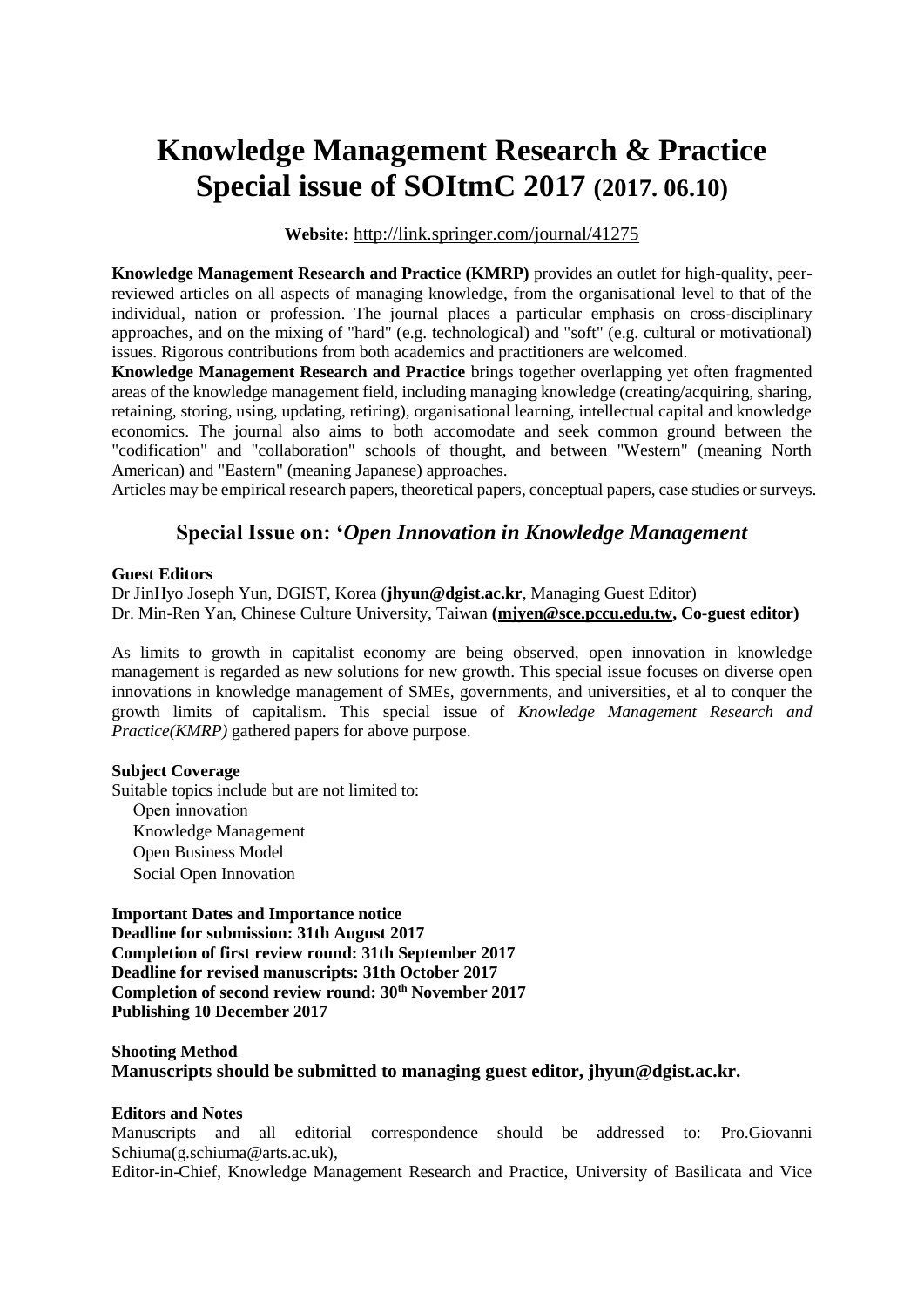Mayor of Matera City, Italy(E-mail: journals@theorsociety.com).

## **Invited Submissions to the Special Issue**

The following selected research papers are invited to the special issue by by Guest Editor Professor JinHyo Joseph Yun, and Professor Min-Ren Yan . Among these, 8 papers will be selected by EIC of KMRM Professor Giovanni Schiuma.

| No.            | Paper Title                                        | Authors                        | First or Corresponding Author's   |
|----------------|----------------------------------------------------|--------------------------------|-----------------------------------|
|                |                                                    | (** corre. author)             | Affiliation & Email               |
| $\mathbf{1}$   | Global Value Chains: Green Economy                 | Adam Albekov, Taras            | Rostov State University, Russia   |
|                | and Sustainable Development                        | Medvedkin, Yevgeniya           | (interoffice.rsue@gmail.com)      |
|                | Challenges                                         | Medvedkina, Oleg               |                                   |
|                |                                                    | Bodiagin** & Inga              |                                   |
|                |                                                    | Mezinova                       |                                   |
| $\overline{c}$ | <b>Internal Evaluation of Intellectual</b>         | Laura Vitola & Jana            | Riga Technical University, Latvia |
|                | Capital Management at Universities                 | Erina                          | (Laura.Vitola@rtu.lv)             |
| $\overline{3}$ | Managing Competence Based                          | Andrejs Čirjevskis             | University RISEBA, Latvia         |
|                | Synergy in Acquisition Processes:                  |                                | (andrejs.cirjevskis@riseba.lv)    |
|                | <b>Empirical Evidences from</b>                    |                                |                                   |
|                | Information and Communication                      |                                |                                   |
|                | Technologies Industry                              |                                |                                   |
| 4              | The Civil Servant Pension Reform in                | Keunyoung Lee &                | Seoul National University,        |
|                | South Korea as Social Innovation:                  | Kwangho Jung                   | Korea                             |
|                | <b>Using Advocacy Coalition</b><br>Framework (ACF) |                                | (kwjung77@snu.ac.kr)              |
|                |                                                    |                                |                                   |
| 5              | The Effects of Entrepreneurial                     | Sanghyun Sung,                 | Dongguk University, Korea         |
|                | <b>Business Process on New Firm</b>                | Seunghoon Lee                  | (iyoon071121@naver.com)           |
|                | Creation: An Empirical Study Based                 | & Junghyun Yoon**              |                                   |
|                | on PSED Data                                       |                                |                                   |
| 6              | Exploring open innovation network of               | YONGYOON SUH                   | <b>Gyeongsang National</b>        |
|                | safety technology convergence for                  | & JEONGHWAN                    | University, Korea                 |
|                | future society: The patent class-based             | JEON**                         | (ihjeon@gnu.ac.kr)                |
|                | network analysis                                   |                                |                                   |
| $\tau$         | HOW INNOVATION CONDITIONS                          | Aiodun Egbetokun               | Obafemi Awolowo University,       |
|                | THE SEARCH FOR EXTERNAL                            |                                | Nigeria                           |
|                | KNOWLEDGE: A STUDY OF                              |                                | (aaegbetokun@gmail.com)           |
|                | NIGERIAN FIRMS                                     |                                |                                   |
| 8              | <b>ANT</b> (Actor Network Theory)                  | Boong Kee Choi,                | KISTI, Korea                      |
|                | Simulation Model for Making R&D                    | Woon-Dong Yeo &                | (dkwon@kisti.re.kr)               |
| 9              | Policy<br>Public Service Motivation and            | DongKyu Won**<br>Jane Workman, | Seoul National University, Korea  |
|                | Creativity                                         | Kwangho Jung &                 | (kwjung77@snu.ac.kr)              |
|                |                                                    | Seung-Hee Lee                  |                                   |
| 10             | Simulation-based Strategy Dynamics                 | Min-Ren Yan**                  | Chinese Culture University,       |
|                | Decision Support System for                        |                                | Taiwan                            |
|                | <b>Innovation-driven Green Business</b>            |                                | (mjyen@sce.pccu.edu.tw)           |
|                | Development and Economical                         |                                |                                   |
|                | Evaluations                                        |                                |                                   |
| 11             | Harnessing the value of open                       | JinHyo Joseph Yun**,           | DGIST, Korea                      |
|                | innovation: Change in the moderating               | Xiaofei Zhao & Sung            | (jhyun@dgist.ac.kr),              |
|                | role of absorptive capability in the               | Deuk Hahm                      |                                   |
|                | South Korean Manufacturing Sector                  |                                |                                   |
| 12             | Innovation and tradition-based firms:              | Valentina Della Corte**        | University of Naples Federico II, |
|                | the case of "La Torrente"                          | Gaudio Giovanna Del &          | Italy                             |
|                |                                                    | Fabiana Sepe                   | (valentina.dellacorte@unina.it)   |

# Special Issue Paper List (12 papers)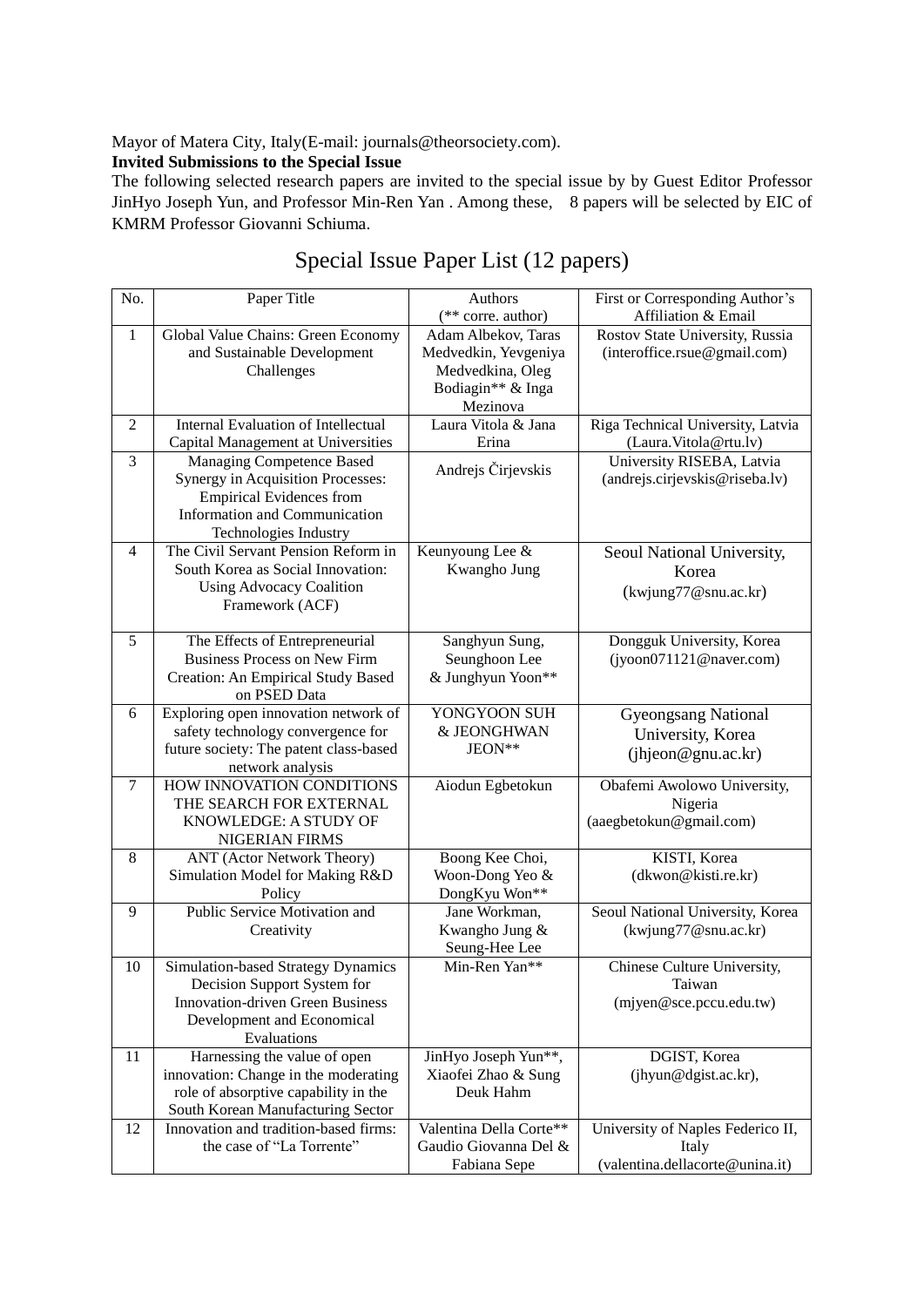### **Global Value Chains: Green Economy and Sustainable Development Challenges**

Adam Albekov Dr. Prof., Rector, Rostov State University of Economics, Russia, Russian Email: [interoffice.rsue@gmail.com](mailto:interoffice.rsue@gmail.com)

Taras Medvedkin Dr. Prof., Full professor, Rostov State University of Economics, Russia, Russian Email: [interoffice.rsue@gmail.com](mailto:interoffice.rsue@gmail.com)

Yevgeniya Medvedkina Dr. Prof., Full professor, Rostov State University of Economics, Russia, Russian Email: [interoffice.rsue@gmail.com](mailto:interoffice.rsue@gmail.com)

Oleg Bodiagin (Corr) Ph.D., Associate professor, Rostov State University of Economics, Russia, Russian Email: [interoffice.rsue@gmail.com](mailto:interoffice.rsue@gmail.com)

Inga Mezinova Ph.D., Associate professor, Rostov State University of Economics, Russia, Russian Email: [interoffice.rsue@gmail.com](mailto:interoffice.rsue@gmail.com)

#### **Abstract**

**Purpose/ Research Question**: This paper substantiates the necessity for studying the complexity and ambiguousness of "green" economy's principles', opportunities' and drivers' influence in a view of the need for maintaining the economic growth in general and sustainable development in particular. On the basis of foreign experience review and publications' analysis, the main dimensions of new international business philosophy (the transformation of classical global value chain theory, *R. Kaplinsky, M. Morris*, *2000*) are proposed. These dimensions are related to preserving and expanding the role of human capital, forming the post-industrial business, developing horizontal links and the opportunities of sustainable development. The verification of hypothesis of the dense interconnection between "green" economy efficiency indicators, the process of international investment and achieving the economic growth in the framework of individual economic system as well as in human civilization in general, is conducted with economic-mathematical tools.

Present recession being the feature of macroeconomic advancement of either some developing and developed countries, makes relevant the necessity of adjusting current tools of financial-economic, industrial and social policy with simultaneous energizing of looking for new strategic directions and drivers of growth. Among these, there is search for the new paradigm of socio-economic relations capable of meeting the pressing challenges faced by economy and society: economic crises and recession, social inequality, state deindustrialization, unemployment, limited natural resources, environment pollution etc.

Thus, in one hand, three unresolved issues of record growth rate period of 1990-s and 2000-s, according the biennial reports by Organization for Economic Cooperation and Development (OECD) are declared to be poverty, unemployment and inequality since 2012. The same issues are mentioned as the consequences of economic crises and financial shocks in the transactions by Noble Prize winning economists J. Stiglitz, P. Krugman and и М. Spence, who directly bring the matter of existential choice for human civilization into the context of evolutionary transformations. In other words, it is not about doubting the fairway of world economy, which is the necessity of resuming of economic dynamics and states' well-being, but about revealing and definition of new triggers being the new key issue shifting the traditional emphases of states' and global corporations' industrial policy.

On the other hand, in the United Nations Environment Programme defines green economy as "one that results in improved human well-being and social equity, while significantly reducing environmental risks and ecological scarcities". In simple terms, it is low carbon, resource efficient, and socially inclusive. In a green economy, growth in income and employment should be driven by public and private investments that reduce

**No.1**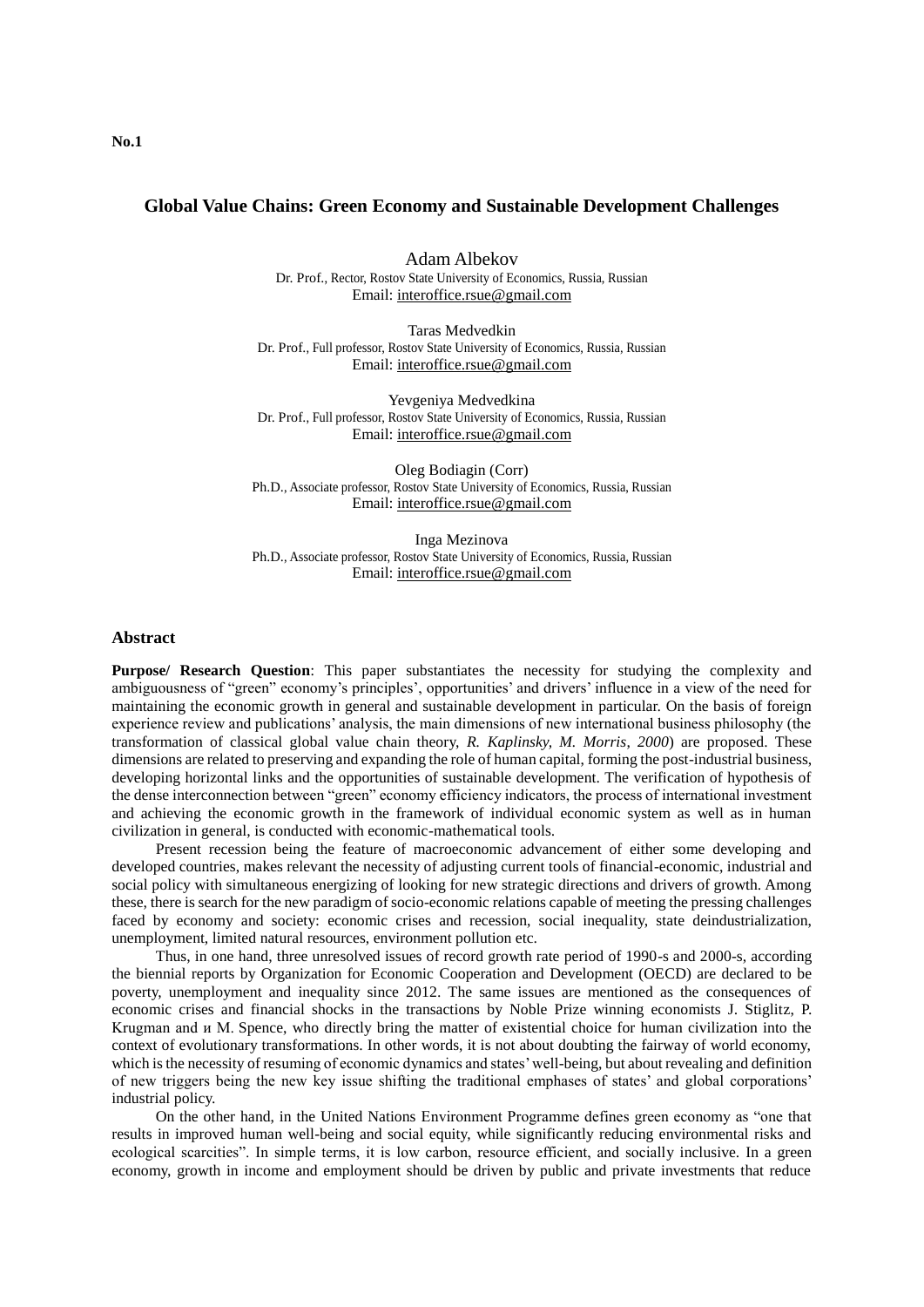carbon emissions and pollution, enhance energy and resource efficiency, and prevent the loss of biodiversity and ecosystem services..

Therefore the logic of this research contemplates the study of how the latest challenges by sustainable development of economic systems with various taxonomic attributes influence the achieving of positive dynamics and key development indicators increasing in the framework of assumptions and limitations provided by the principles for the green economy, which the authors propose to be considered not as the result of purposeful activity of economic entities but as the tools for long-term balanced business planning.

The authors of this paper exercise the scientific search for the possibility to transform the traditional pattern of global value chains of international business (*R. Kaplinsky, M. Morris (2000)*) being exposed to the system of assumptions and limitations provided by the principles for the green economy with the aim of achieving sustainable development of economic systems with various taxonomic attributes.

#### **Key Literature Reviews**:

How is life? Measuring well being. OECD. URL [Electronic resource] // Mode of access: http://www.keepeek.com/Digital-Asset-Management/oecd/economics/how-s-life-2015 how life-2015en#page28. – Date of access: 24.11.2015.

Stiglitz J. The Great Divide: Unequal Societies and What We Can Do About Them, W.W. Norton Company, 2015

Krugman P. Return of Great depression. Global Crisis from the Nobel Prize Winner's point of view. 2009 Spence M. The Growth Report: Strategies for Sustained Growth and Inclusive Development. Washington, DC, 2008

UNEP. 2010. *Green Economy Developing Countries Success Stories*. UNEP, Geneva., p. 5.

#### **Design/ Methodology/ Approach**:

With the aim of meeting the stated purpose of the research the authors implement the following fundamental theoretical and applied objectives:

to analyze the fundamental basis of economic growth as the result of economic systems' transformation;

to study the theories and methodology background of global value chains of international business;

to contemplate the place and role of international business in the system of modern world economy;

to investigate the key concepts for transnational corporations' interactions with the public institutions within the advancement of synergetic economic growth;

to undertake the analysis of quantitative and qualitative characteristics of the system of assumptions and limitations provided by the principles for the green economy;

to reveal potential locations for the incorporation of green economy influence factors into the patterns of global value chains of international business;

to examine foreign experience of implementing the system of green economy's assumptions and limitations within cluster analysis of economic systems by the structural features of national economies;

to perform the economic-mathematical analysis of the influence by the investment process in the field of economic systems transformation financing aimed to achieve the sustainable growth;

to form the concept "Global value chain 2.0" (GVC 2.0) as the modern paradigm for sustainable growth of economic systems in a view of the opportunities of green economy.

For the working hypothesis of this research stands the following statement: there is a dense interconnection between the rate of economic growth, the investment process, the transnationalism level and such indicators of the green economy's assumptions and limitations system as the role of renewable energy sources, urbanization level, research-and-development spending.

#### **(Expected) Findings/Results**:

The nominated research's hypothesis of potential interconnection between the green economy's assumptions and limitations system, the imperatives of sustainable development and the process global value chains transformation, requires the verification within following aspects:

1. The maintenance and improving of theoretical and methodological background of subject and object basis of the research;

2. Expert assessment of applied indicators of expanded reproduction system transformation on regional and sub-regional levels within the implementation of green economy's assumptions and limitations system principals and sustainable development imperatives;

3. Economic-mathematical proof (or disproof) of existence of economic effect in the dynamics of macroeconomic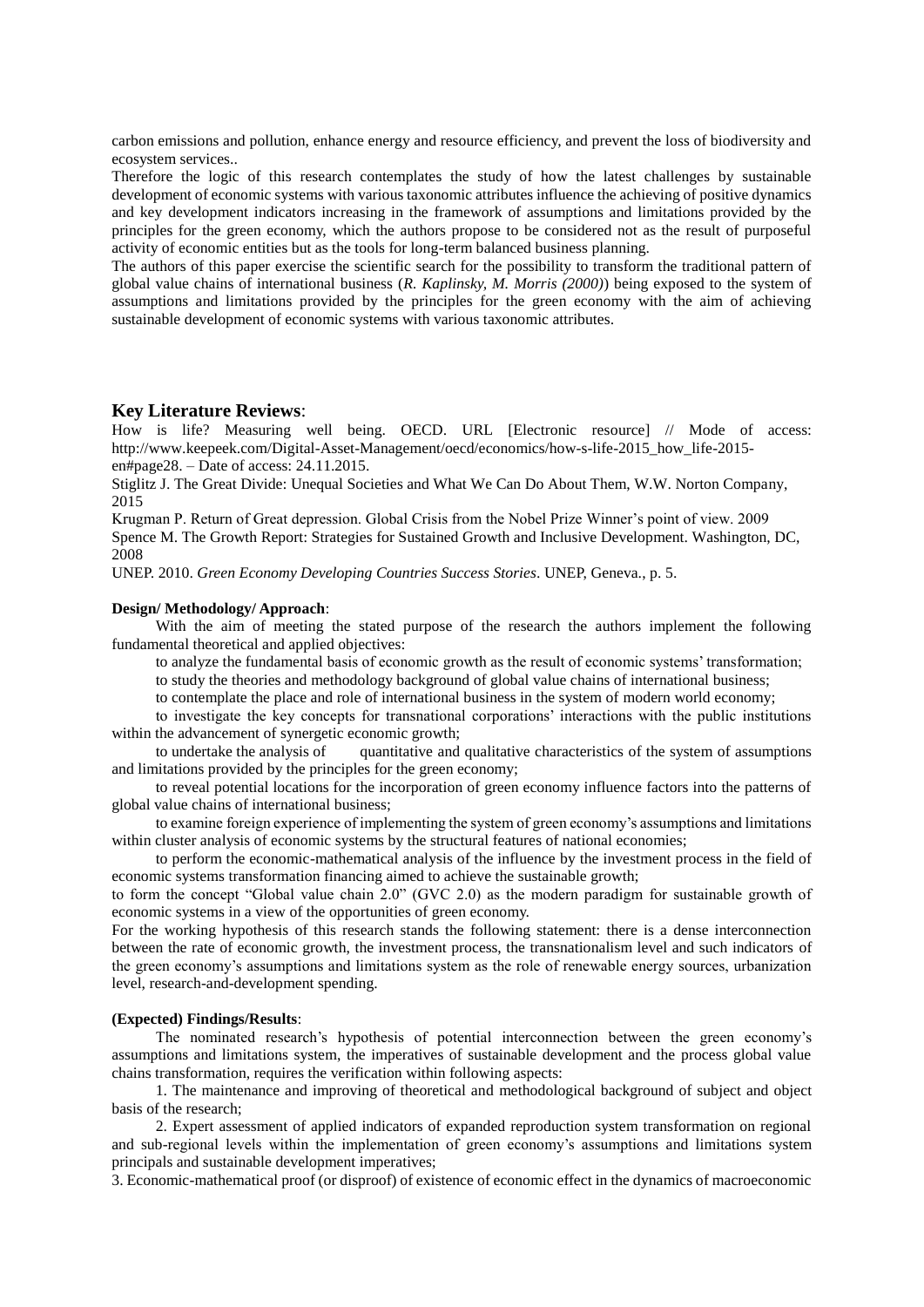development of regions at all economic levels in a process of quantitative and qualitative shift in content of traditional global value chains' elements

**Keywords**: supply chains, innovation, sustainable development, green economy.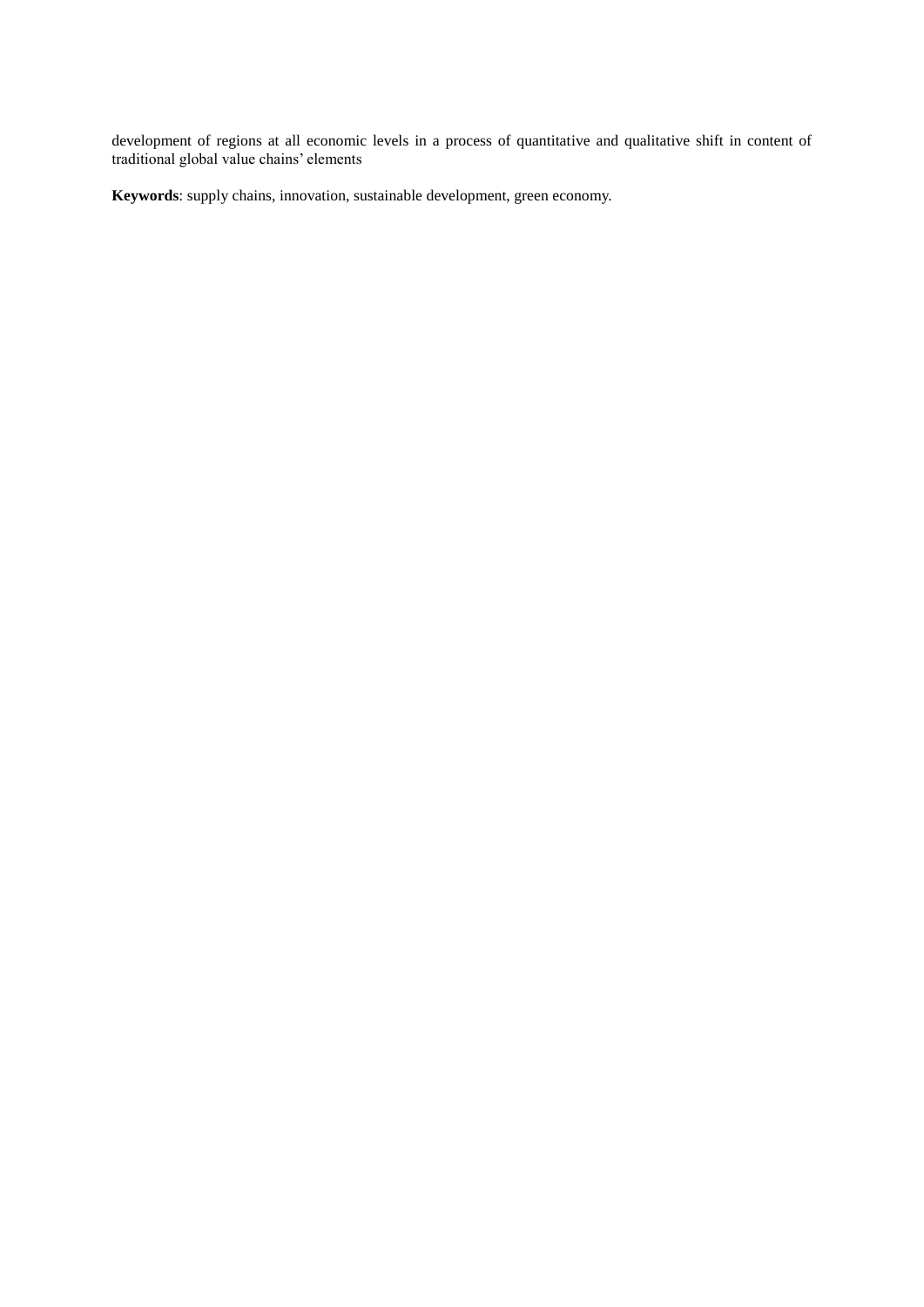#### **Internal Evaluation of Intellectual Capital Management at Universities** Laura Vitola, Riga Technical University, Riga, Latvia, e-mail: Laura.Vitola@rtu.lv Jana Erina Associate professor, Dr., Riga Technical University, Riga, Latvia, e-mail: Jana.Erina@rtu.lv

#### **ABSTRACT**

#### **Introduction**

Nowadays higher education sector have growing role of the knowledge based economy. Higher education sector is playing an increasingly prominent role of intellectual capital and it`s development. Universities are the main creators of knowledge and higher education sector has significant role in the intellectual capital creation, development and transfer.

Emphasize the higher education sector role and the need for implementation of the new objectives are set in several policy planning documents. That fact stressing the importance of knowledge and innovation, as well as the need for a competitive economy, including the several reform at the national level.

Universities need for greater exchange of information on intellectual capital for both the public and decisionmakers and management process should be more focused on results of intellectual capital components.

Evaluation and analysis of the intellectual capital management at universities are meaningful in order to develop intellectual capital and define priorities and tasks for next planning periods.

Authors would like to emphasize internal evaluation as one of important instruments what gives opportunity to develop and manage intellectual capital at university.

The significance of research is based that intellectual capital evaluation process at universities in Latvia and Baltic States practically not exist. Several components of intellectual capital concept are analysed separately for specific purposes, instead of analysis of intellectual capital and evaluation like unified concept.

Intellectual capital is complex definition what consists from several elements of intellectual capital. For purposes of the evaluation authors started with identifying process of elements of intellectual capital in theoretical basis in publications and find out most common components of concept in scientific literature. For intellectual capital component analysis we use systematic literature review and content analysis for well cited articles about intellectual capital structure.

Authors analysed intellectual capital components at universities and identify most popular components and analyse how often elements are related with strategies at universities. Important is to identify how the planning documents - strategies meet real intellectual capital management and related processes on a daily basis. For assessment of intellectual capital management process questionnaire now is under development stage. Questionnaires will provide an internal intellectual capital management evaluation at universities.

The principal objective of the research is to identify, systemize main intellectual capital elements at university strategies and internally evaluate its significance at university intellectual capital management process.

Scope of the research is to analyse intellectual capital elements which are linked with three types of capital: human capital, organizational capital and relational capital.

Research object is intellectual capital.

Research subject is evaluation of intellectual capital management.

Research question: Whether there a relation between intellectual capital management and intellectual capital elements of strategies at the universities?

#### **Methods and research design**

**No.2**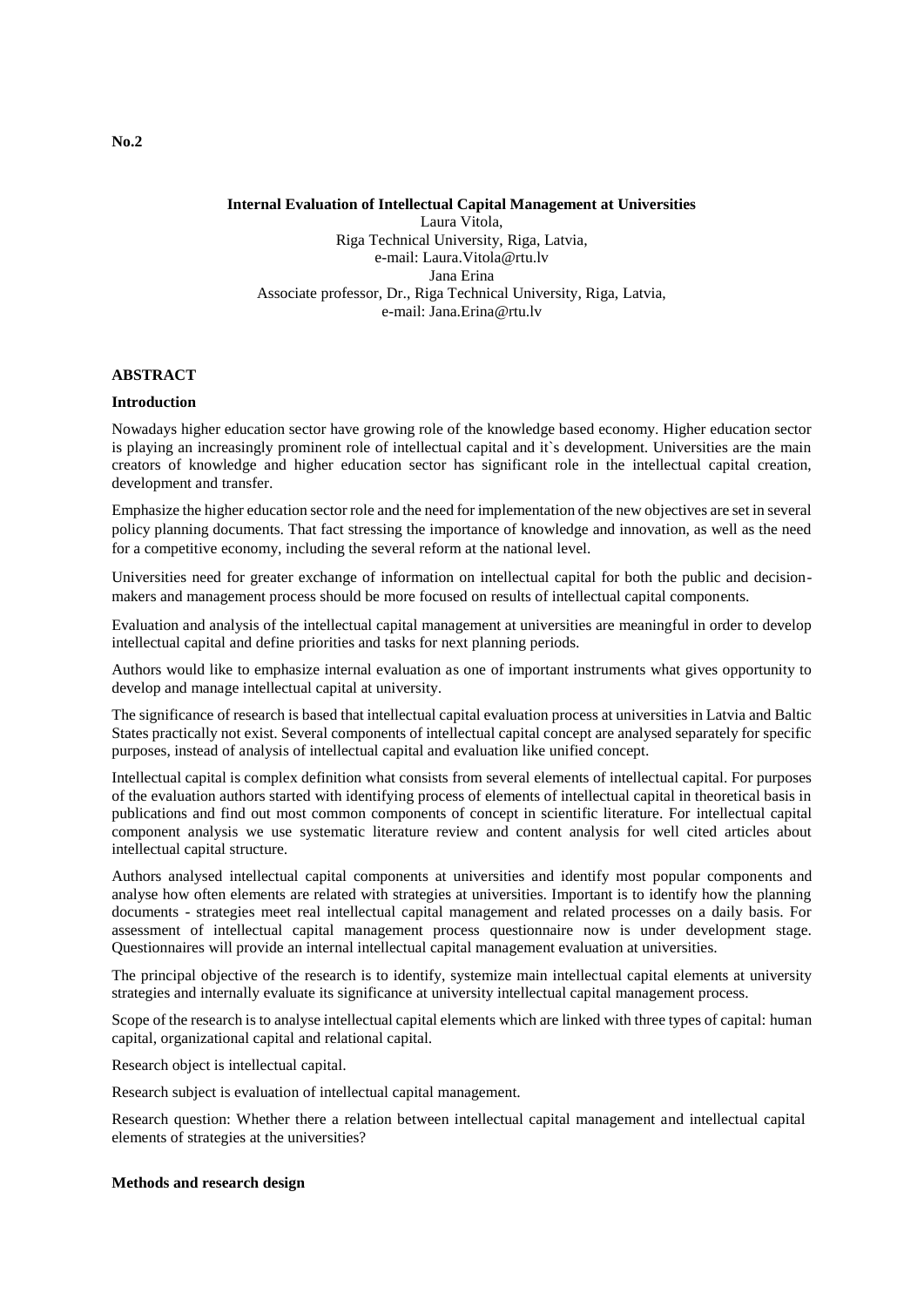For formation of scientific background for the research a systematic literature analysis and content analyses methods was used to describe intellectual capital division and main components.

The analysed scientific articles are covering a wide range of theoretical base and having a high citation. For analysis article fragments that answers the research question were selected: what elements characterize the intellectual capital concept? Priority was selected articles that created the new theoretical concept of the intellectual capital. Content analysis categories were established for each fragment individually as well as all text fragments together. Each article were selected 20 most commonly used features and as a result the elements sorted by frequency. From the analysis removed elements which include adjectives and verbs that are not directly attributable to the studied object. Not all the leading value applicable to analyse the intellectual capital at universities, but most of the value used as the basis for content analysis.

In order to analyse intellectual capital elements at strategies of universities, also content analysis and comparative data analysis is used. For data processing both – qualitative and quantitative research methods are applied.

Within the research relation of main intellectual capital elements and their interaction with strategies at universities and intellectual capital management are analysed.

For purpose to analyse intellectual capital management the questionnaires will be applied at universities and analysed. Questionnaires ensuring internal evaluation of intellectual capital management process according to intellectual capital elements included at university strategies.

Limitation of research is bound with the availability of information and strategic planning policies at universities. Despite the need to systematically plan and manage intellectual capital, it is still a challenge in several public universities. Summarizing publicly available information from universities, we must conclude that a relatively large part of the universities have no strategies or not published in English. None of the universities of the Baltic States have no intellectual capital strategies, as it is practiced in the leading European universities. Taking into account the limited university's information policy, a large part of the university does not publish complete information, but only very shortened version.

#### **Results**

Through content analysis and systematic analysis of the literature, authors conclude that there are countless intellectual capital concept definition with a variety of elements, categories, typologies, but most are faced with three main categories of intellectual capital elements of characterization: human capital, structural capital and relational capital.

Result of the analysis, we obtained 50 more often prevailing intellectual capital elements and the frequency of how many times a given element is mentioned in the text fragments and how those factors value under the program NVivo calculations. Uncommon found the concept of frequency of 7 times and more often found element 85 times.

According to the content analysis the most important elements are "knowledge", "relational", "structural", "employees", "organization", "process", "human" and other elements. Frequently those concepts clearly characterizes the 3 most common categories - human, structural and relational capital. Other elements are sorted under these categories that fall into these main categories.

Mentioned basic categories of intellectual capital is also in line with the most widespread opinion in the scientific literature. Other frequently mentioned categories, often characterized by the elements and processes (eg, knowledge, personnel, organization, process, customers, information, innovation, etc.) in relation to the concept of intellectual capital. Also, each individually analysed fragment content analysis carried out within the framework dominated by the same elements, which is also often referred to common article fragment analysis.

Element analysis of intellectual capital concept of the university strategies and relation of internal evaluation of management according to intellectual capital are currently in the research process stage.

#### **Conclusion / Discussion (expected results)**

According to the research undertaken expected conclusion that exist medium strong correlation between intellectual capital elements in strategies and intellectual capital management process at universities.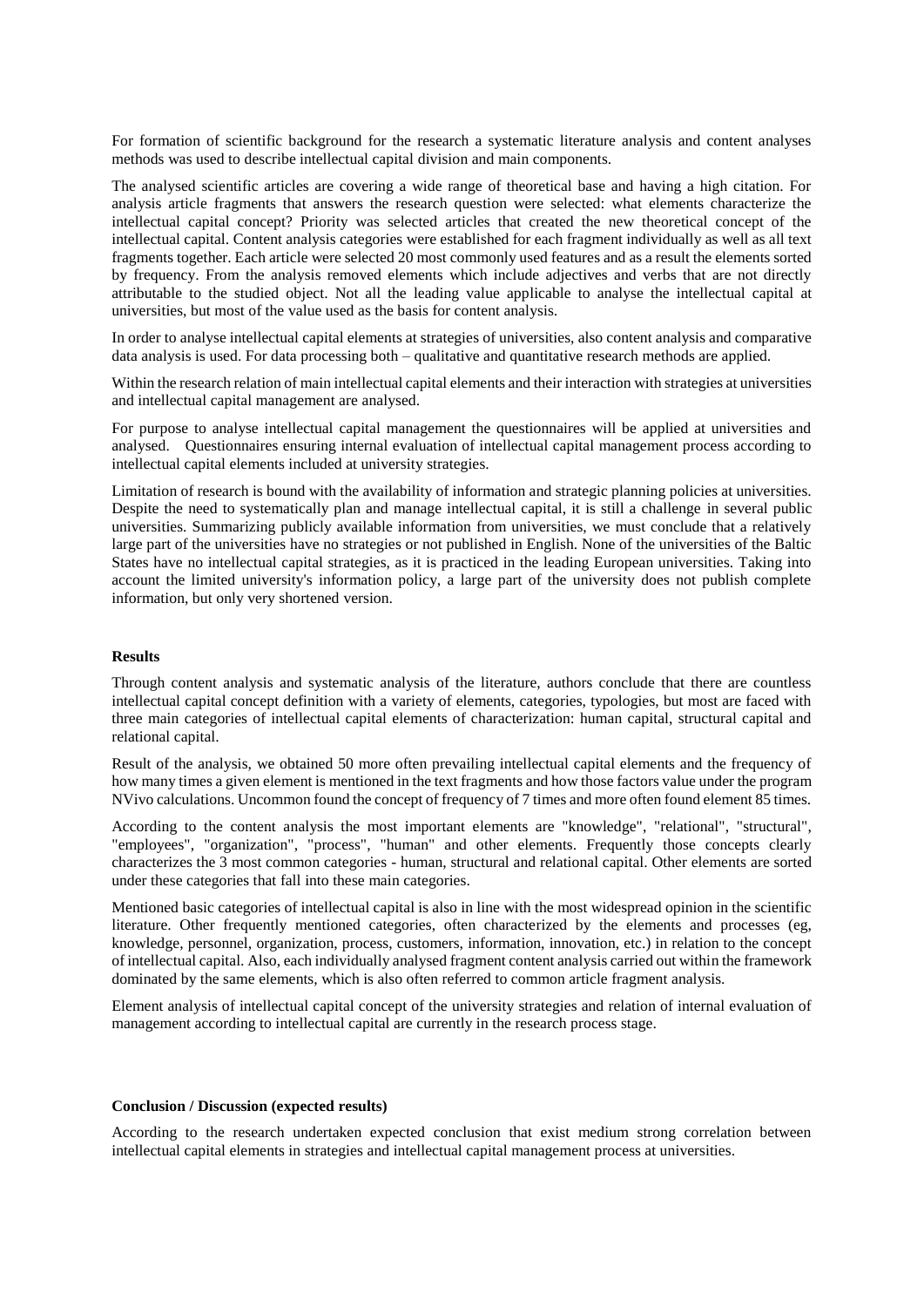From the results we can conclude that large part of the strategies already includes intellectual capital concept key components. Therefore, necessity for separate intellectual capital strategies are under discussion. Author's recommends develop intellectual capital chapters to the universities strategies.

For possible further research authors will analyse the strategies from top universities in Europe and also intellectual capital strategies. Similarly, the authors conclude that a useful research would be analysis of the national policy planning documents on the context of intellectual capital components and relation with strategies of the universities.

The research results give conclusion whether universities (in specific region) need separate intellectual capital strategies and or intellectual capital management conform to the strategies at universities.

**Keywords:** intellectual capital, strategies, universities, intellectual capital management.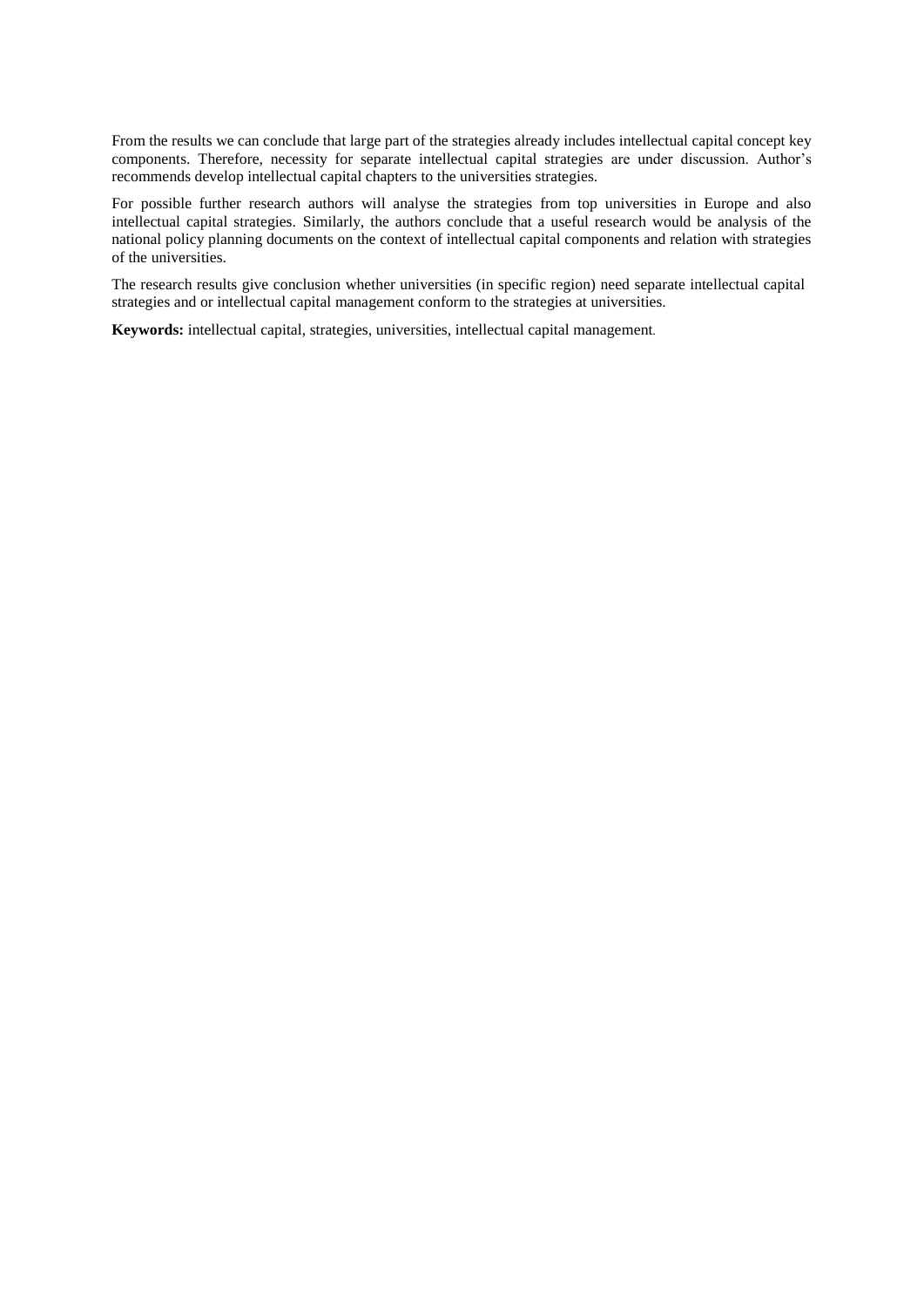# **Managing Competence Based Synergy in Acquisition Processes: Empirical Evidences from Information and Communication Technologies Industry**

**Andrejs Čirjevskis**

*University RISEBA, Meza Street 3, Riga LV 1048, Latvia SIA Sinergija, Zolitudes Street 38/2 -44, Riga, LV 1029, Latvia andrejs.cirjevskis@riseba.lv*

## **Abstract**

## **Purpose/ Research Question**

Acquisitions remain one of the most intriguing and controversial issues in contemporary management science. The process of a new venture birth from combination of different resources and competences in acquisition is very intriguing in terms of synergy. In situation, where one or both companies change business process after acquisition, prediction of synergy and estimation of economic gains from this change has crucial important. This research looks for interdependence between synergy gain in acquisition process and core competences used in it from both sides. The aim of this research paper is to develop an integrative and more holistic research model *which would help to estimate possible competence-based synergy in acquisition process.* In order to reach the aim, the research question has been pondered: *how core competences should be evaluated as sources of synergy in acquisition?*

## **Key Literature Reviews**

Synergy effect has been named as a major motive to initiate the process of M&A. This effect is commonly described as  $2+2=5$  or according to Rappaport (1998) synergy increasing in competitiveness and resulting cash flows beyond what the two companies are expected to accomplish independently. Recently a valuable piece of study was provided by Bauer and Matzler (2014) in those researches on antecedents of M&A success. Seth (1990), Homburg and Bucerius (2006), King, Slotegraaf and Kesner (2008) identified and resume in their prominent research stream in strategic management literature that the *strategic fit* as decisive for M&A success. The central argument of Cartwright and Schoenberg (2006) is that a high fit enlarges market power and productivity. Researchers Pehrsson (2006) as well as Stimpert and Duhaime (1997) using the resource based perspective operationalized the construct of fit with product market, resource, and/or supply chain-related similarity. Meyer and Altenborg (2008) argue that strategic fit is an indicator for the *synergy potential* of a transaction**.** According to Cartwright and Schoenberg, (2006), Bijlsma-Frankema (2001), Lodorfos and Boateng (2006), Nguyen and Kleiner (2003) one more important factor is *cultural* incompatibility or *misfit,* this is one of the most cited reasons for the low success rates of M&As. Although it seems obvious that cultural similarity fosters integration and success, there is empirical evidence that *cultural differences* have a strong positive impact on *synergy* and potential realization and,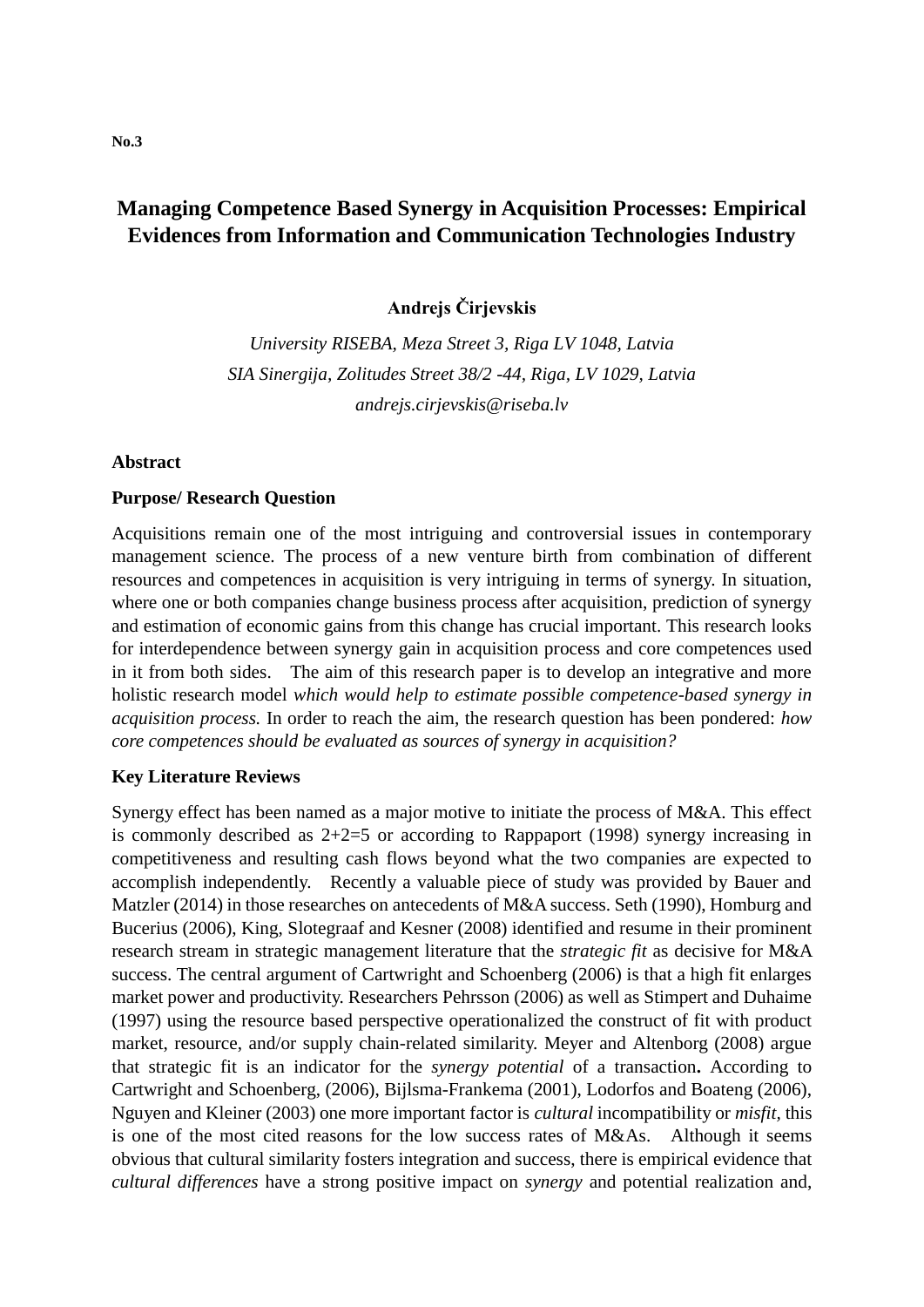therefore, on value creation as pointed out Cartwright and Cooper (2001), Schraeder and Self (2003), Teerikangas and Very (2006).

The post-merger *integration* phase is often cited to be decisive for M&A according to Haspeslagh and Jemison (1991) and Stahl and Voigt (2008). In the post-merger integration phase, well-established operational sequences and patterns are partially or completely changed and, throughout the new company, harmonized as revealed by Haspeslagh and Jemison (1991) and Bueno and Bowditch (2003). Therefore, this phase is due to employee resistance and a cultural clash, would be very risky. But acquisitions without any *integration*, resource redeployment and exploitation, as well as the elimination of redundant resources, are not feasible, it has been found by Homburg and Bucerius (2006); Cording. Christmann and King (2008); Karim (2006) and Pablo (1994). The study of Angwin (2004) also revealed that *speed of integration* can lead to faster exploitation of *synergies* and to faster returns on investment**.**  What's more, Angwin (2004) and Bauer and Matzler (2014) argue that speed leads to a faster exploitation of *synergies* and *returns on investment***,** reduces uncertainty among employees, minimizes time spent in a suboptimal condition, and takes advantage of the momentum in the direct aftermath of a deal. Thus, *synergies* in acquisition are a function of strategic similarity which foster internal advantages and relatedness to external settings, cultural fit, and the degree and speed of integration. In absence of one or more elements, the process will go wrong from the very beginning. What's more, Devers at al. (2013) argue that CEOs will make acquisitions when they obtain information suggesting that the combination of their firm and a target firm offers a firm-specific *synergistic opportunity* to create value by exploiting one or more common or complementary resources or capabilities.

Capabilities and competencies of an enterprise should be classified and valued in terms of potential benefits they can bring. Hamel and Prahalad (1990) have created a framework for establishing core competence agenda. One more evaluation model has to be mentioned, which probably is the most important one in terms of this study. This is Barney (1996) VRIO framework for resource and capability analysis. Barney evaluates each competence of a company in terms of its value, rareness, imitability and organization. According to Barney, each competence can be a source of sustained competitive advantage only if it creates value, is unique, is hard to imitate or substitute and enterprise has structure, which allows to exploit this competence. Although this model is initially used by the author for evaluation of key strengths of the company, he also outlines the potential benefits of core competence usage in M&A.

There is not only one way to visualize core competence overlap in M&A process. For example, interesting contributions to the literature on technological acquisitions has been recently provided by Sears and Hoetker (2014). Firstly, authors offer a conceptually and empirically more accurate and nuanced measure of technological overlap in M&A process. Secondly, they show that target and acquirer overlap have distinct, but interrelated, impacts on the value created from each firm's technological capabilities. Although Porter's model is not originally designed for this purpose, his methodology fits very well to see, how different resources (not only technological one), capabilities and thus core competences can be combined in the process of M&A. Barney recommends searching for valuable and rare synergies in acquisitions for core competence implication. Barney (1996) states that core competence should be analyzed in terms of their ability to produce valuable and rare *synergies* and therefore bring competitive advantage to the company. The author believes, that it is not enough to outline the core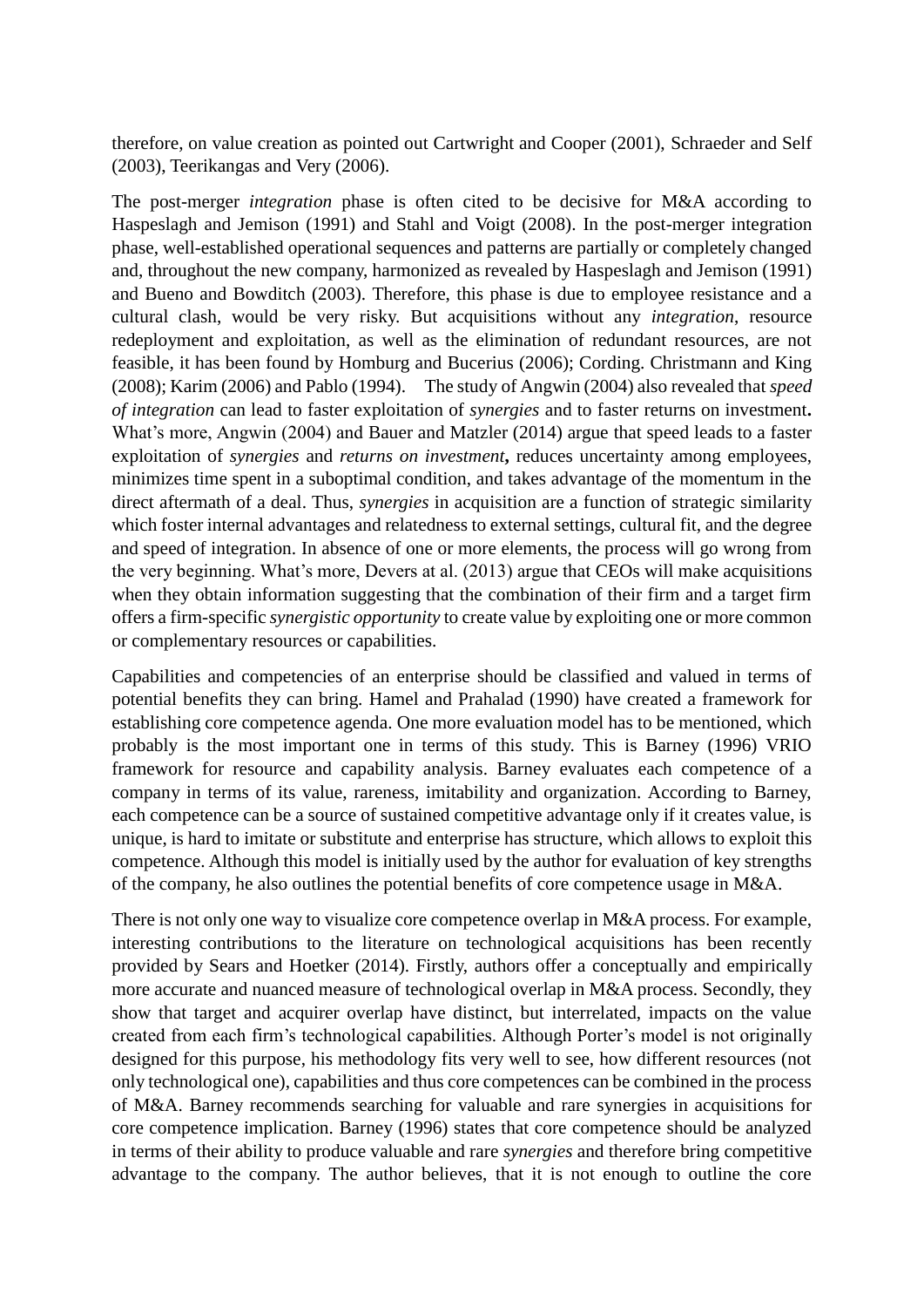competences of merging companies, they have to be investigated and a question should always be asked*, if they work together*? In order to answer this research question and based on literature review outcomes, we have developed an ARCTIC model for core competence evaluation in M&A.

# **Design/ Methodology/ Approach**

The research model consists of 4 stages. They used a theoretical example of company "A" acquiring company "B". *First,* all core competences of both companies are identified using the *VRIO framework*. On the *second stage*, type of acquisition is defined and future structure is drawn, using the *value chain* of Michael Porter. Then, future positions of all core competences to be transferred are shown on this structure. The *third stage* is competence transferability analysis. *ARCTIC (A* – Advantage, R – Relatedness, C – Complexity of Competence, T – Time, I – Implementation Plan, C – Culture compliance) model is developed by the authors to evaluate, if core competences can be transferred in M&A process. Use of the model is very similar to VRIO network. First three factors concern potential *compatibilities and similarities of core competence* in new organization. Another three factors are more on *implementation process.* To be implemented in the new structure successfully, core competence has to satisfy all six criteria. Of course, each factor has to be explained in more detail.

Advantage – is *value* that core competence usage can bring to the company and *rareness* of this value. If the competence is useless, because it does not satisfy any important needs in the new market, then there is no rationale behind the merger.

Relatedness – ability to bring value strongly depends on relatedness *of the environment*, in which the competence will be applied. By this, the author means not external market environment, but company business as well. If the competence is valuable, but it should be implemented in a really different *perspective*, chances of success fall.

Complexity – every competence has a degree of complexity, which hinders its transfer, as to the competitors, so as to the partners. If a competence is based on some special technology, know-how, if it is highly vulnerable and developed upon a great *piece of time*, its usage gets harder.

Time – it empirically tested, that the longer integration process takes before operations start running in a normal way, the less chances of being successful the acquisition has. Time scale (or speed of integration) can be a very important factor in acquisitions where valuable core competence *takes so much time to transfer, that it becomes useless*.

Implementation plan – by the time top management evaluates potential acquisition, at least some steps of practical implementation should be developed. When a company enters M&A process *without a strict plan to follow*, chances again go down.

Culture compliance – at last, it should be tested, how core competences fit other company culture. Cultures are the subject of main importance in acquisition, but as this framework is competence related, management should see, if cultures of both companies *accept use of selected competencies*. Therefore, ARCTIC framework uses 6 success factors for future acquisition, but apart from VRIO model it does not mean, that a case, lacking at least one of those factors would definitely fail. The authors believe that in cases where 3 or more factors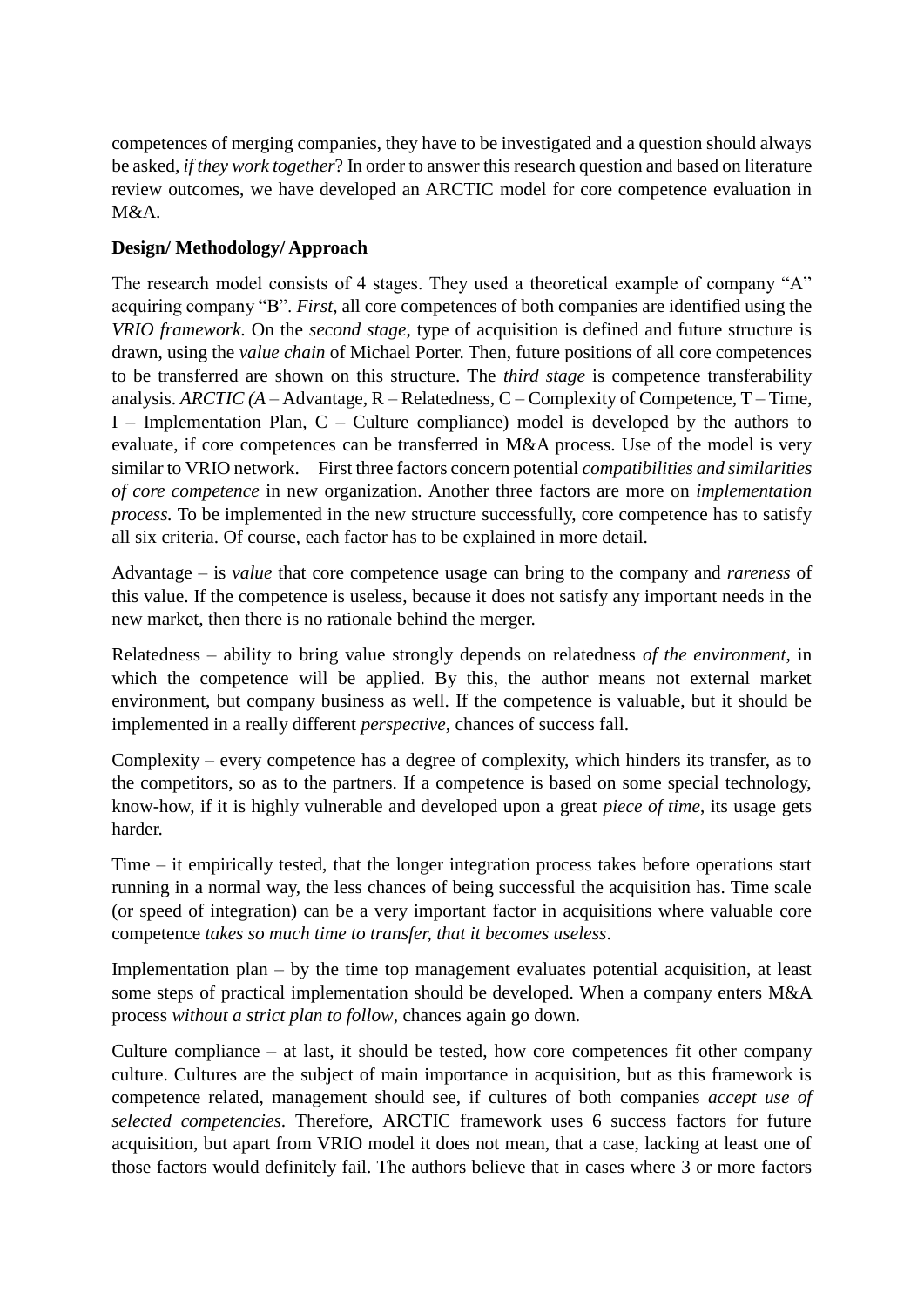are missing in the model, competence-based M&A is unlikely to succeed.

ARCTIC methodology is designed not for predicting, whether M&A will fail or succeed. It is impossible, because some acquisitions bring value by absolutely other means, then originally planned. This model, of course, needs some empirical testing to assure its effectiveness.

Finally, the *fourth stage* is a final decision whether to acquire or ally according to Dyer, Kale and Singh (2004).

# **Findings/Results:**

Based on literature review in depth, an ARCTIC model has been developed and tested. We have selected Facebook acquisition of Instagram in 2012 and WhatsApp in 2014 year as well as current Microsoft acquisition of LinkedIn (a deal expected to be completed by the end of 2016) to test empirically developed methodology.

# **Research limitations/ Implications:**

Illustrative case studies involved explore empirically the competence transfer as main drivers of successful acquisition process. The author suggests further empirical testing on illustrative case studies and possible development of methodology for evaluation of all six factors. Research identified four steps to investigate whether core competence transfer in an acquisition process is an important source of synergy and whether is better to acquire or ally for competence transfer. The ARCTIC model can be used effectively in evaluating core competencies as a means of synergy creation in the M&A context. The authors believe that six factors of ARCTIC models allow to make preliminary evaluation of core competences as sources of synergy in acquisitions and new ARCTIC model should be helpful to mangers facing mergers and acquisitions, as well as to management academic specialists, studying this area.

# **Acknowledgements**

The paper was supported by the project 5.2.2 «The Development of Innovation and E ntrepreneurship in Latvia in Compliance with the Smart Specialization Strategy» withi n the National Research Program 5.2 «Economic Transformation, Smart Growth, Gove rnance and Legal Framework for the State and Society for Sustainable Development – a New Approach to the Creation of a Sustainable Learning Community (EKOSOC-L).

**Keywords***:* synergy, core competence, value chain, M&A process, ARCTIC model.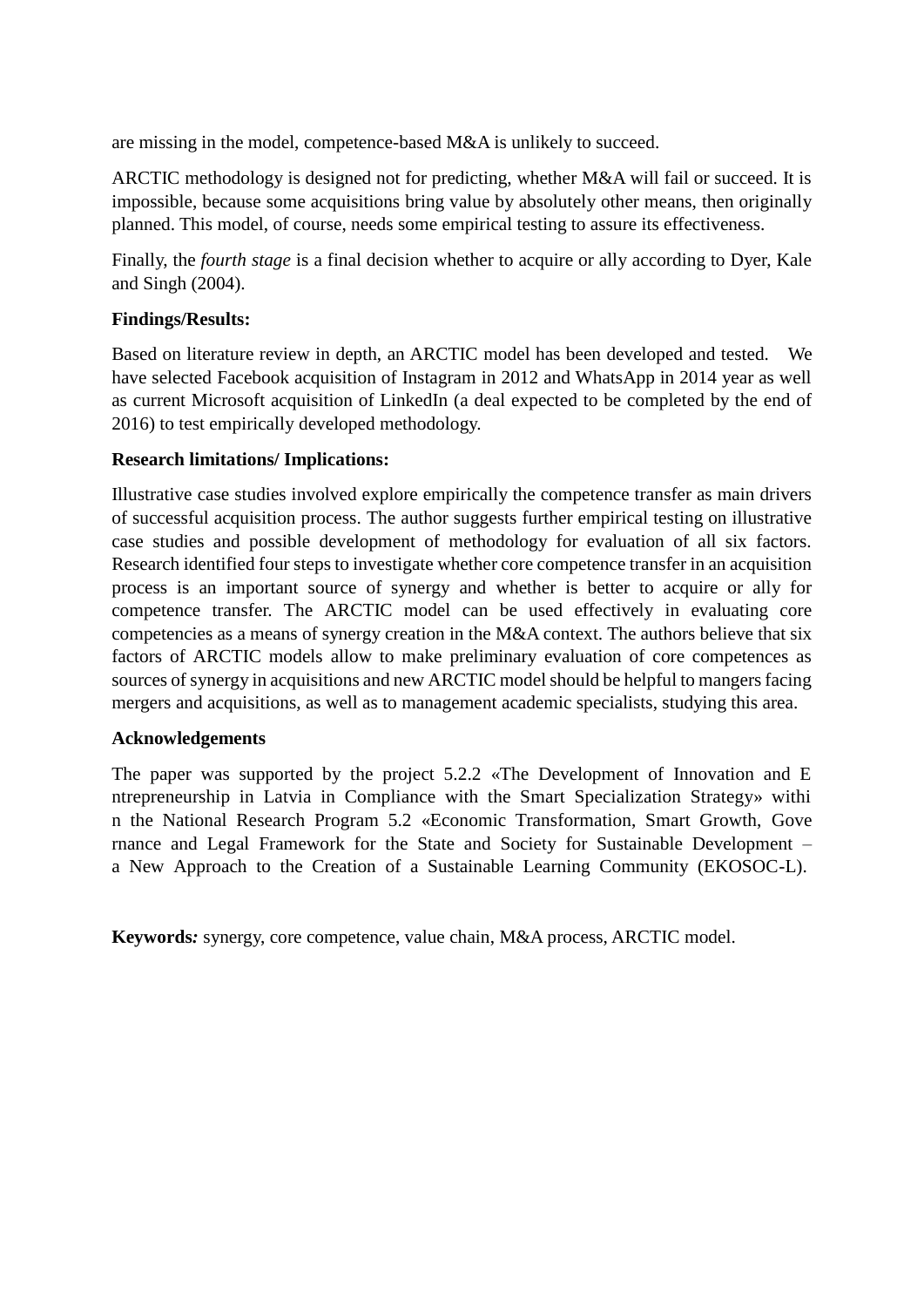# **The Civil Servant Pension Reform in South Korea as Social Innovation: Using Advocacy Coalition Framework (ACF)**

Keunyoung Lee(Seoul National University) Kwangho Jung(Seoul National University)

## <Abstract>

This study aims to analyze the policy-making process of the 2015 South Korea's civil servant pension reform act by using the Advocacy Coalition Framework model designed by Sabatier and Jenkins-Smith. The study will focus on South Korea's civil servant pension reform act that occurred in the end of May, 2015. The temporal scope covers from 2009 latest reform, and the 2014's President administrative policy speech that had strongly been showed her will to reform the pension issue to the end of May, 2015 when the reform bill enacted. The study investigates each advocacy coalition in order to elucidate the actors that constitute the two coalition groups, and to scrutinize whether a policy broker had been existed in the process. The paper also tries to find the relatively stable parameters and external events that affected the reform and also the belief system that shared by two advocacy coalition group. The result clearly shows that the two coalition group shared their normative beliefs ultimately for example, the need to change the current civil servant's pension system, but, the gap in the numerical change in the policy core belief and secondary belief between the two actors had seemed to be excessively large and uncompromising. It led the policy formation to follow the advocacy coalition of opposition (The Civil Servants'). However, due to the adjustment by the policy brokers, the reform bill dramatically has been realized in the end of May, 2015. The paper concludes that in order to conduct and adjust the conflict between the advocacy coalition groups, the existence of policy broker can play major role to produce the successful policy outcome.

Key words: Civil Servant's Pension Reform Bill & Act, Advocacy Coalition Framework, Policy Innovation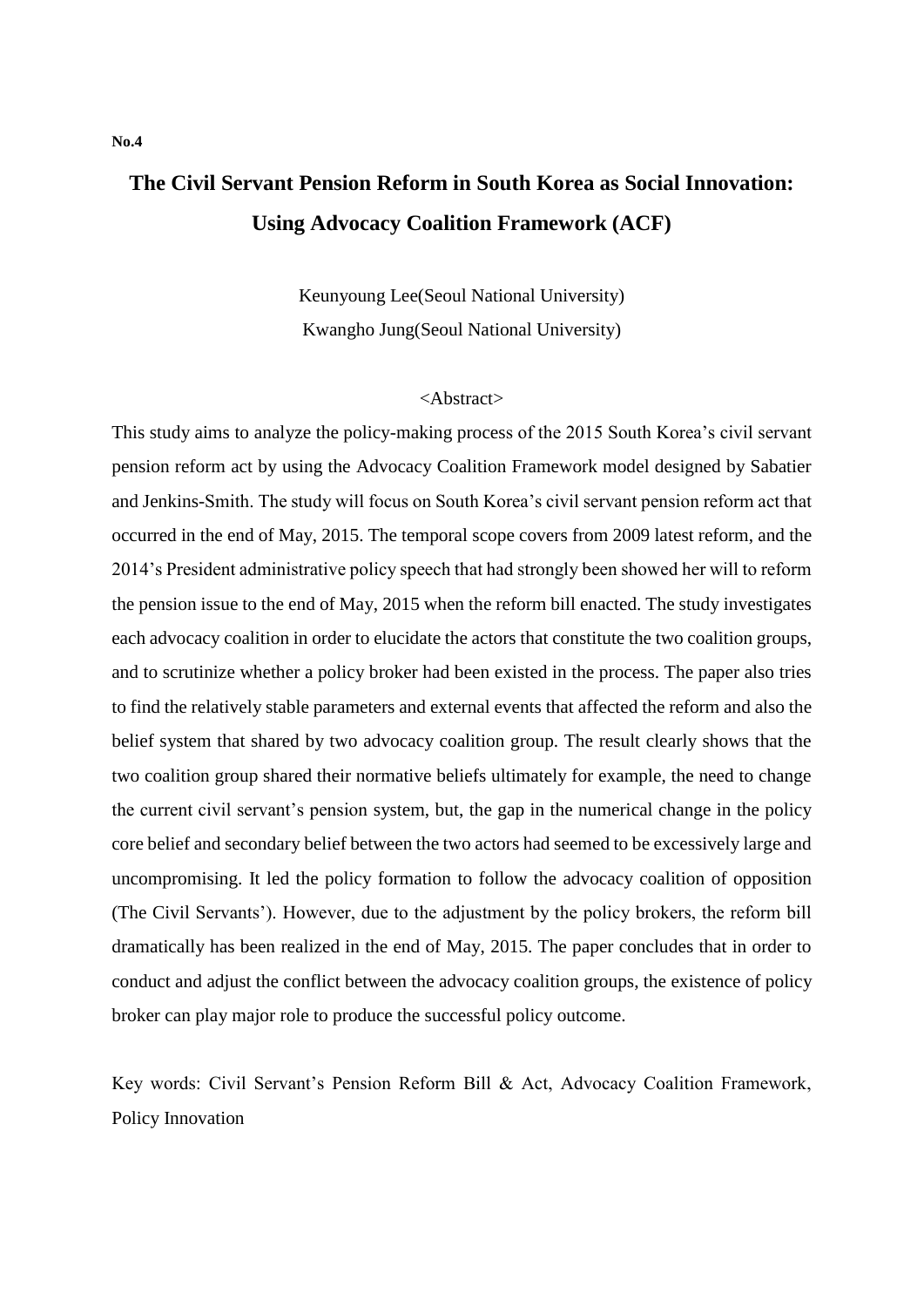## **The Effects of Entrepreneurial Business Process on New Firm Creation : An Empirical Study Based on PSED Data**

Sanghyun Sung Ph.D., Department of Industrial and Management Engineering Pohang University of Science and Technology (POSTECH), Republic of Korea Email: flyparis@postech.ac.kr

Seunghoon Lee Ph.D. Student, Department of Industrial and Management Engineering, Pohang University of Science and Technology (POSTECH), Republic of Korea Email: [frhyme@postech.ac.kr](mailto:frhyme@postech.ac.kr)

Junghyun Yoon(Corr.) Research Assistant Professor, POSTECH Entrepreneurship Center Pohang University of Science and Technology (POSTECH), Republic of Korea Email: jyoon071121@postech.ac.kr

#### **Abstract**

#### **Purpose/ Research Question**

: This study proposes the entrepreneurial business process (EBP) that reflects how to search and manage the necessary activities, resources, and stakeholders for managing startups from the viewpoints of Know-Why, Know-What, Know-Who, and Know-How. In this study, using resource management, organization theory, stakeholder theory and business process management, we focus on role of resource and stakeholder of startup firms on their survival.

#### **Key Literature Reviews (About 3~5 papers)**

: Most entrepreneurship studies have concluded that startup companies fail due to the lack of resources and the absence of network with external stakeholders (Dahl and Nesheim, 1998). Early-phase startups face difficulty in obtaining the knowledge and information about how to systematically secure and manage insufficient resources. The three important factors that directly affect the performance of new venture creation are team, resource, and opportunity (Song et al., 2008). Startup companies should maintain consistent relations with external stakeholders or partners who have the complementary ability and resources required for different entrepreneurial activities in the growth process (Gulati and Gargiulo, 1999). Entrepreneurial processes have a close relation with entrepreneurship and may be regarded as a series of processes of creating value, searching for business opportunities for development into a business idea, and commercializing it for practical business through management of resources and organization (Tötterman, 2008; Moroz and Hindle, 2012).

#### **Design/ Methodology/ Approach**

: More specifically, we argue that resource availability and stakeholder mentors outside the organization have an effects on failure of startup companies in the next five years. Using nascent entrepreneurs during the startup process with data from US Panel Study of Entrepreneurial Dynamics (PSED), we analyze whether they are actually reaching the new firm creation stage, disengagement stage, or startup active stage depending on resource and stakeholder management.

#### **(Expected) Findings/Results**

: We identify individual characteristics, environment and policy factors that affect the entrepreneurial activity of the entrepreneurs. We conduct the latent growth model analysis using structural equation modeling to measure changes in factors over time, and verify the effectiveness of the defined factors in the entrepreneurial business process. This is the first research of analyzing relationships among business process and organizational characteristics from the perspective of startup companies considering the limitations of startup companies. **Research limitations/ Implications**

: Our results suggested that entrepreneurs can increase the chances of survival of their startup firms with external resource and stakeholder. We will contribute to more effectively model entrepreneurial business process and manage factors affecting the success and growth of startups.

**No.5**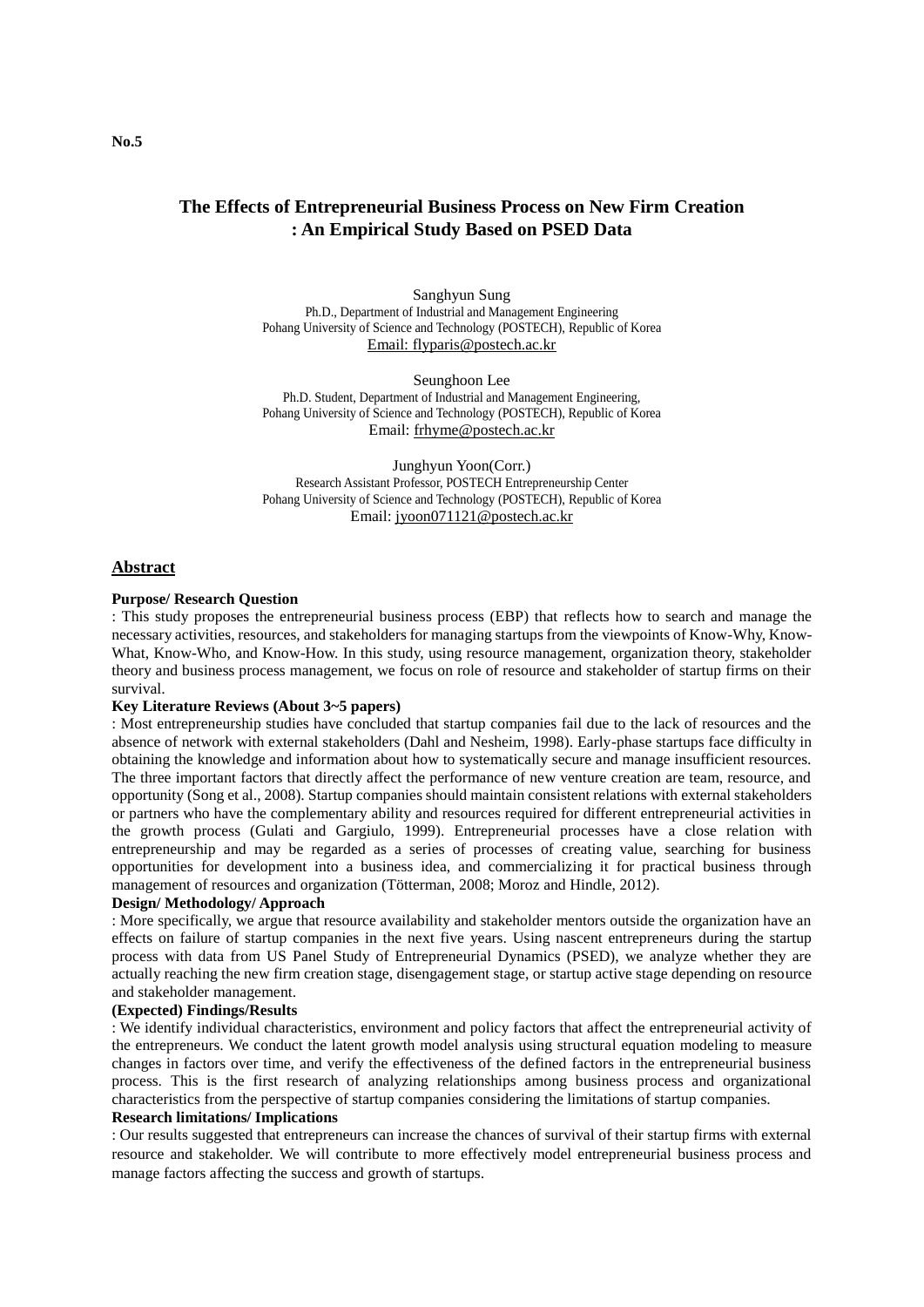#### **Keywords**

: Entrepreneurial Business Process, Business Process Management, Startup Process, Resource and Stakeholder Management, Latent Growth Model

## **Reference**

- Dahl, S. Å ., & Nesheim, T. (1998). Downsizing strategies and institutional environments. *Scandinavian Journal of Management*, 14(3), 239-257.
- Gulati, R., & Gargiulo, M. (1999). Where do interorganizational networks come from? 1. *American journal of sociology*, 104(5), 1439-1493.
- Moroz, P. W., & Hindle, K. (2012). Entrepreneurship as a process: Toward harmonizing multiple perspectives. *Entrepreneurship Theory and Practice*, 36(4), 781-818
- Song, M., Podoynitsyna, K., Van Der Bij, H., & Halman, J. I. (2008). Success factors in new ventures: A meta‐ analysis. *Journal of product innovation management*, 25(1), 7-27.
- Tötterman, H. (2008). *From creative ideas to new emerging ventures: Entrepreneurial processes among finnish design entrepreneurs*. Svenska handelshögskolan.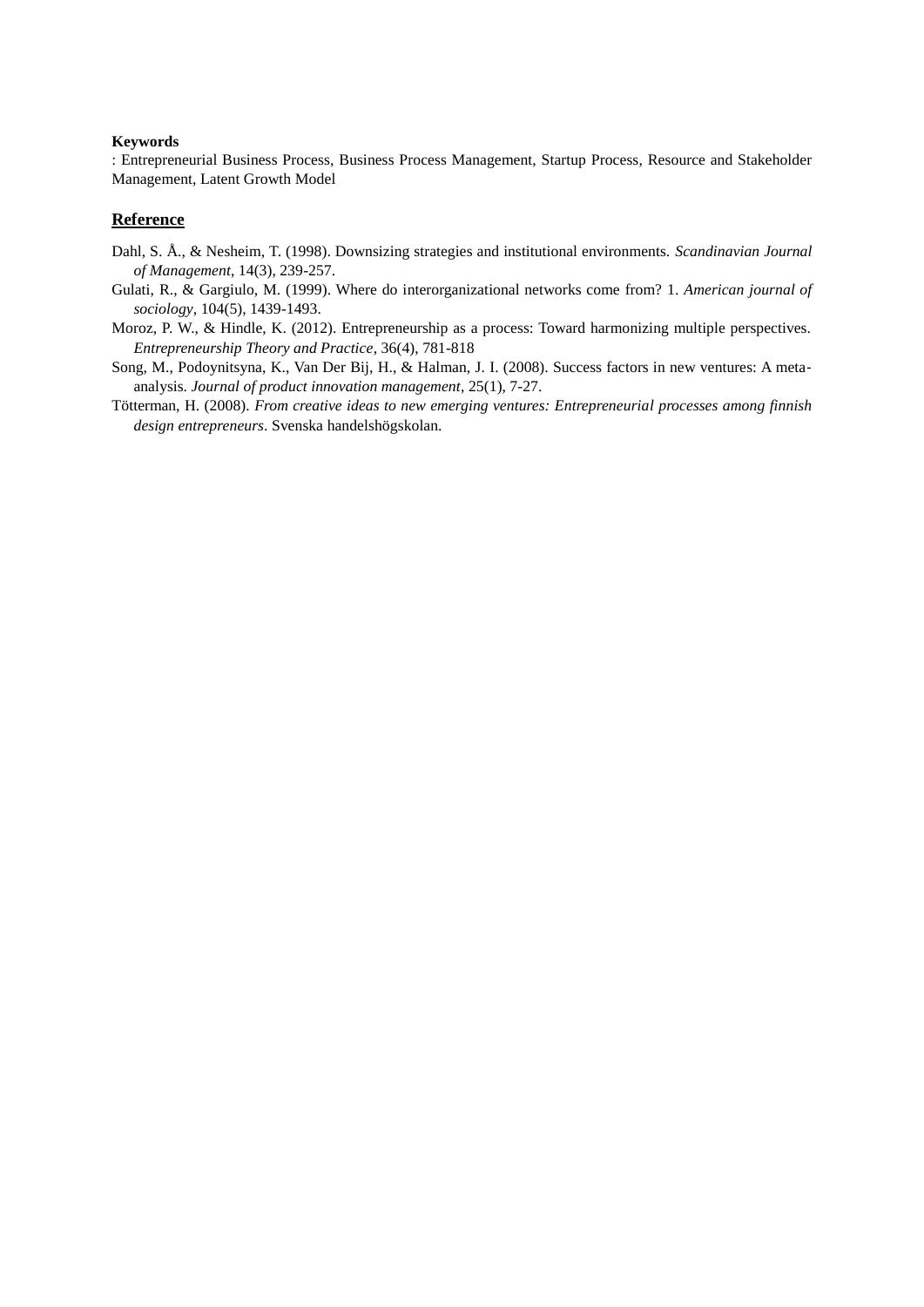# **Exploring open innovation network of safety technology convergence for future society: The patent class-based network analysis**

**YONGYOON SUH**

*Department of Safety Engineering, Pukyong National University* ysuh@pknu.ac.kr

# **JEONGHWAN JEON**\*

*Department of Industrial & Systems Engineering, Gyeongsang National University*

jhjeon@gnu.ac.kr

# **Introduction**

As the technology is improved and society is matured, the occupational and health safety has been recently highlighted. Risks have been derived from change in technology, product, service, and society. A new type of dangers is emerging in modern industry according to these changes. The importance of managing industrial and occupational accidents is increasing in various field systems such as factory, construction site, and real life. Amongst others, these risks have pointed out a distinct feature of safety convergence. Traditionally, a reason of risks is very simple, but recently, that of the risk becomes complex. Since industrial systems were designed intricately according to convergence of various technologies such as IT, mechanics, and ergonomics, it has become difficult to discover problems and fails of the systems. Thus, to solve problems of these systems' risks derived from technology convergence, the safety technology is being developed by integrating various technologies as well (Kokangul et al., 2017; Patriarca et al., 2017). It is also required to consider the interdisciplinary approach of ergonomics, machinery, chemistry, and building systems to safety issues.

The research on technology convergence has been studied in a last decade in manifold fields (Lichtenthaler, 2004; No and Park, 2010). A number of various methodologies are proposed to

**No.6**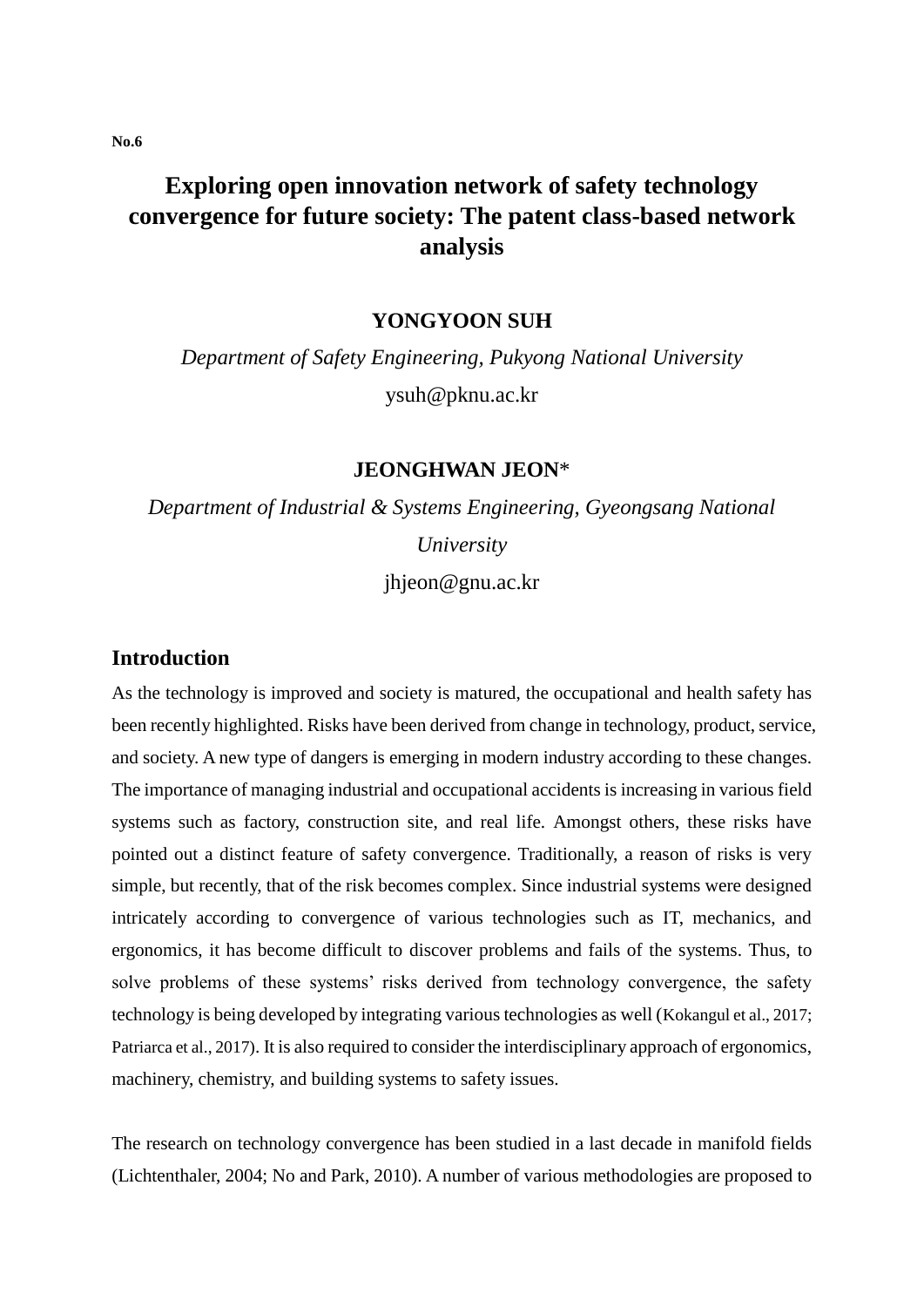investigate a core of technology convergence in terms of function, field, and industry (Yoon, 2008; Paulheim, 2014). However, in safety management, these approaches to identifying a state of the art in technology convergence have been not applied yet. As technology convergence is critical to design recently advanced systems, risks in the recently advanced systems become complicated more than previously simple systems (Wahlstrom and Rollenhagen, 2014). The solution for assuring safety in systems is also derived by technology convergence. For example, in a smart home, which is a result of technology convergence between building and information technology, a risk can be a complex one as managerial risks of lighting systems in building, incorporated by ICT. In this case, it is important to find the solutions in both areas, building and information technology. In other words, as technology convergence is intensified, it is needed to monitor safety convergence to design and maintain safety systems. These situations are strongly related with open innovation strategy. By combining various approaches, effective solutions to converging fields can be found. The needs for interaction between various industries for safety systems are being important in terms of open innovation.

In this respect, this study aims to explore technology convergence for safety for structuring open innovation network. By identifying knowledge flows interacting various technology fields for safety, we provide safety managers with effective solutions and indicative information. The patent is a fruitful resource for investigating the convergence information because patents related to safety technology are classified into various patent classifications. Here, we mainly use co-classification (hereafter, called as "co-class") information of International Patent Classification (IPC) codes, consisting of code A to code H, to identify the converging fields of safety technology. In general, the patents have multiple classes because most of patents can apply various technology fields. These multiple classes are defined as coclass. For example, when such a patent related to information technology includes the mobile technology for unmanned vehicle, this patent has multiple codes related to mobile technology and vehicle. In this case, we determine this patent represents convergence between mobile and vehicle technologies. Thus, the co-class (which means multiple classification codes) is used to monitor technology convergence.

The co-class analysis has been widely applied in studies on monitoring technology trends and changes so far, but as aforementioned, being less conducted in the fields of safety management. A main part of the co-class analysis is to conduct network analysis for monitoring patterns of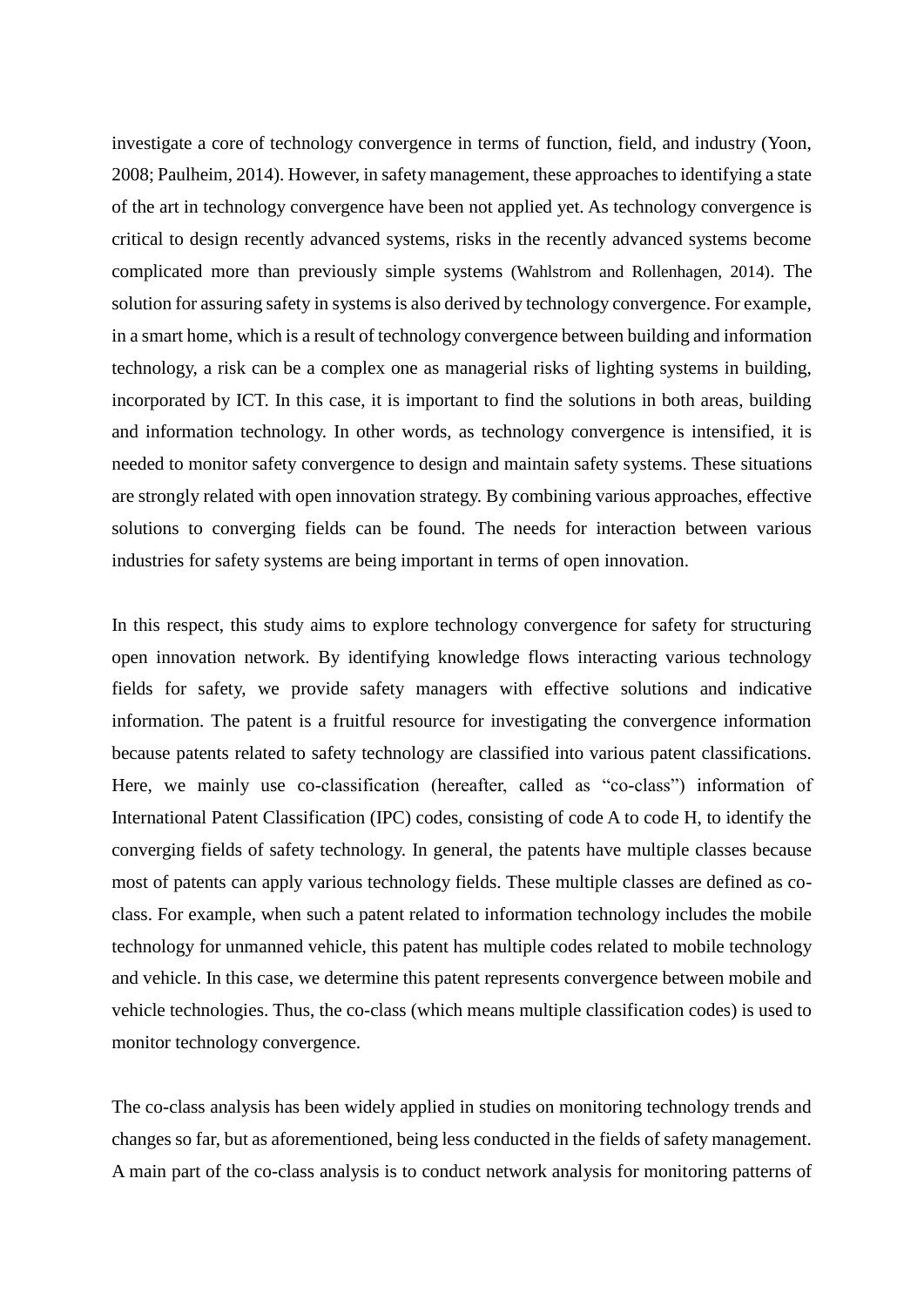technology changes and paths of technology evolution. Also, roles of patent classes are extracted by identifying a core node and patterns based on structure of co-class network. In this study, we conduct three types of network analysis to represent various results of core nodes and their patterns of co-class network: centrality analysis, brokerage network analysis, and association rule mining analysis. Based on three types of network analysis, we compare different network of safety technology convergence and reasonable results can be derived such as common core class and change patterns of co-class network. It is expected to identify core safety technology in convergence network formulate development strategy of safety technology.

# **Research Procedure**

To construct co-class network and analyze core class and change pattern, this research procedure is divided into five steps as depicted in Figure 1. First, in Step 1, patent documents related to safety technology are gathered and the classification code contained in patent documents is extracted. Second, in Step 2, the co-class network is constructed through the extracted classification codes. Third, in Step 3, social network analysis of centrality analysis and brokerage network analysis is applied to identify core classes and convergence patterns of co-class network. In addition, the association rule mining is used to identify the relationships between co-classes. In Step 4 and Step 5, focusing on the core classes and convergence patterns, we explore main technology and industry fields. The contents of safety technology convergence such as core technology and problem solution are summarized through mining text description of the patents such as title and abstract included in the core classes.



Figure 1. Diagram for research procedure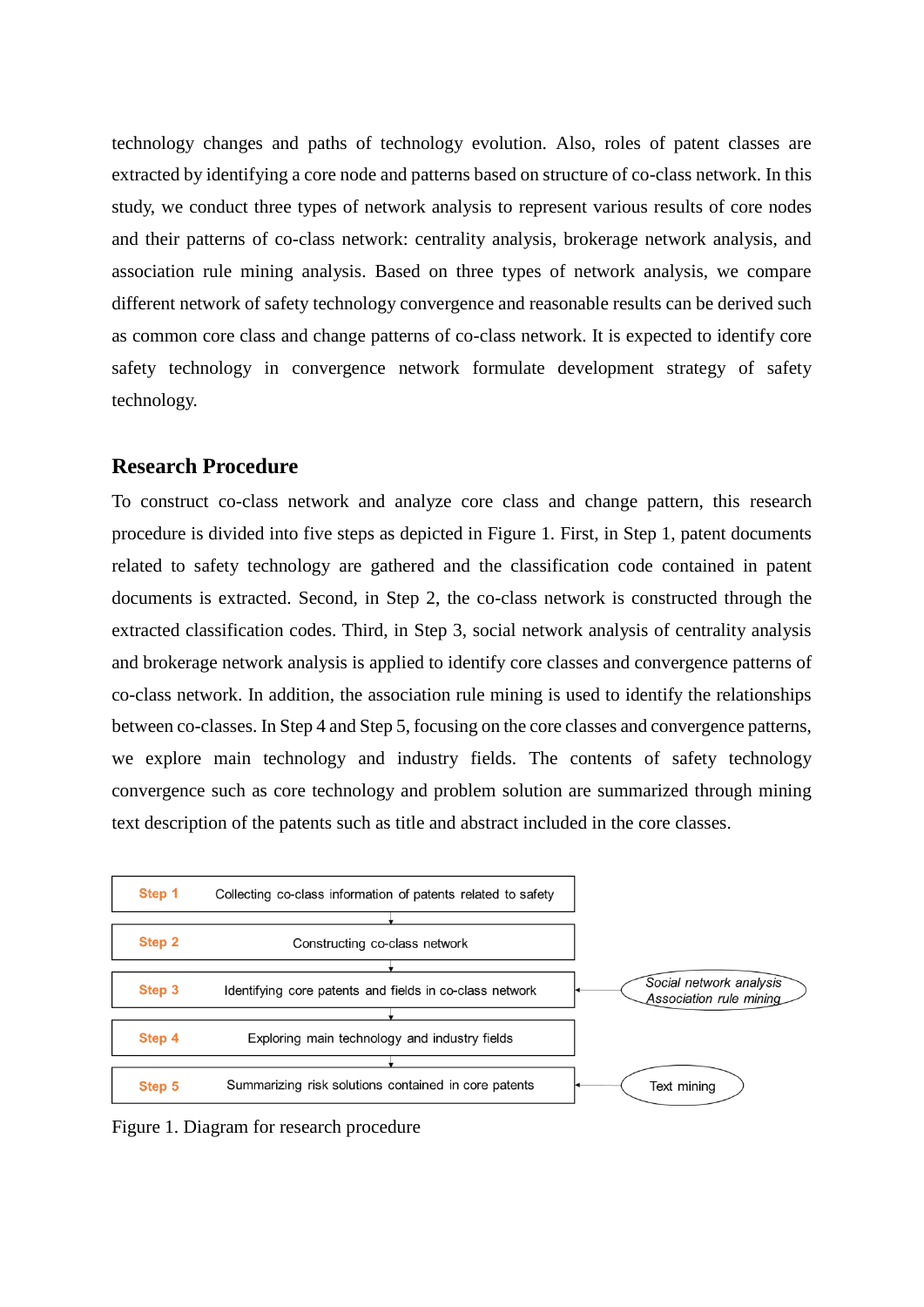# **Data and Methods**

The patent data is collected from a patent DB website of Korea, WIPS. The WIPS provides various fields of patents such as patent title, abstract, assignee, class (i.e. IPC, USPC, and CPC), and citing and cited patents. Here, we use IPC information to structure co-class network. We collected 592 patent documents related to safety technology searched by such keywords, "safety", "technology", "risk", "danger", and "hazard" (In searching process, the keyword of "safe" was excluded since it usually means the product of "safe", which is a strong metal cupboard with special locks). By constructing the co-class matrix, the network analysis can be applied to monitor core classes and patterns of safety technology in co-class network.

The three types of network analysis are applied: centrality analysis, brokerage network analysis, and association rule mining. They are applied to achieve different purposes. The centrality analysis is used to find the nodes which are frequently related to other nodes (Suh & Lee, 2017). The nodes that have many relations with other patents are derived as the core nodes in network. On the other hand, the brokerage network analysis is to identify roles of connecting the groups of nodes (Suh & Kim, 2015; Lee et al., 2015). Through brokerage relation indexes in co-class network, we extract different roles of brokerage: "coordinator", "gatekeeper", "representative", "consultant", and "liaison". Based on these roles, the core classes and patterns can be quantitatively determined. Finally, the association rule mining has a somewhat different approach. The association rule mining is to probabilistically analyze the degree of relations based on *Bayesian* theory (Liu et al. 1998). Three indexes, which are "Support", "Confidence", and "Lift", are used to represent relationships between technology classes. Consequently, through three network approach, the common core nodes and patterns are systematically summarized to monitor safety technology convergence.

# **Conclusions and Future Study**

This study focuses on monitoring safety technology convergence using three types of network analysis. From various methods of network analysis, we represent different results of core classes and patterns of safety technology convergence. The results contribute to identify the convergence patterns in various perspectives. By comparing the results of each network analysis, common core nodes and patterns are proposed as very significant results. In the future work, we apply network analysis based on the co-class matrix to represent various and useful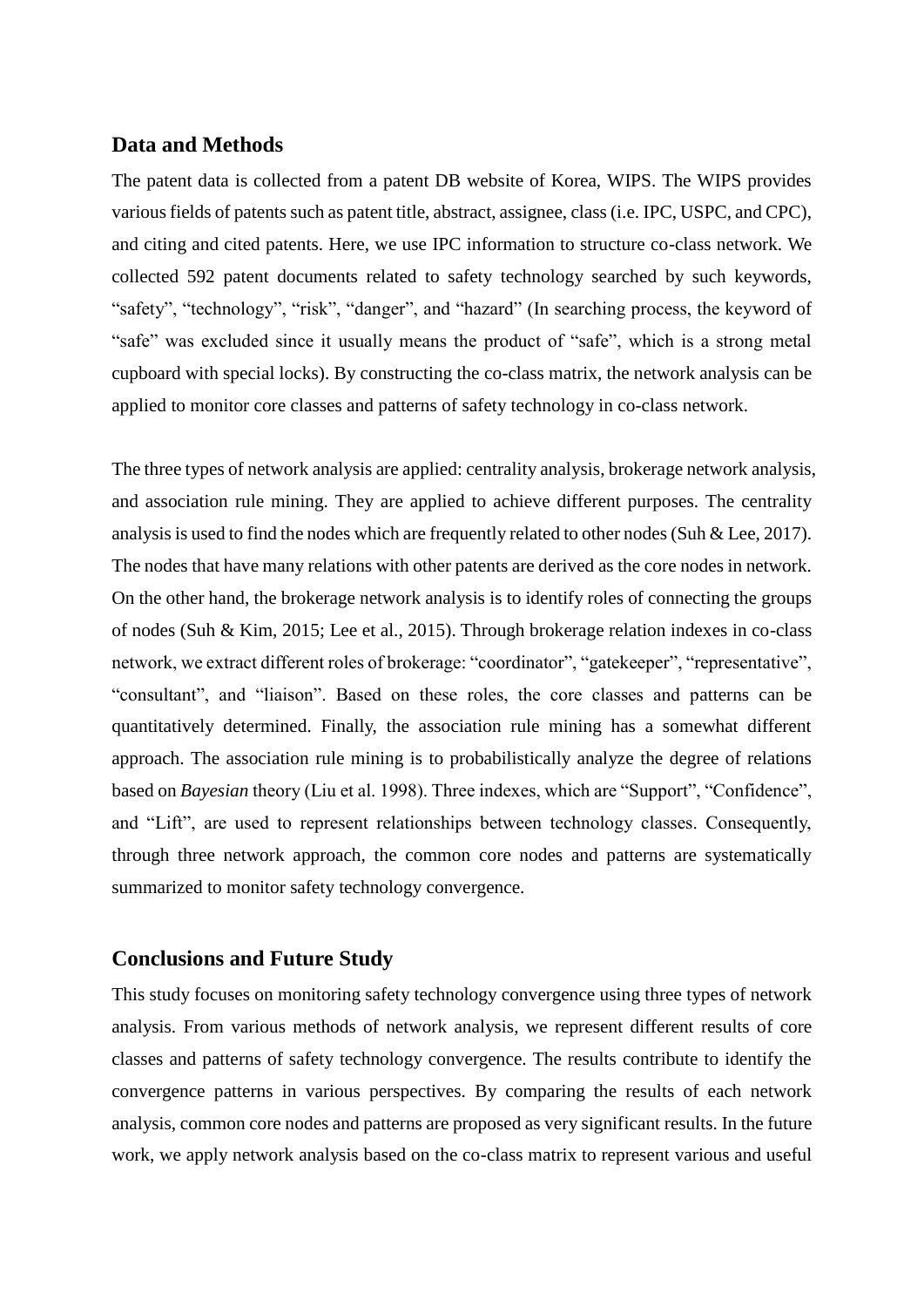convergence patterns. Also, the potential safety technology that has a substantial influence future society will be derived. As new technology is continuously adopted in future society, unexpected dangers and risks can emerge. Thus, we should construct anticipatory safety systems by developing preventive safety technology in advance. The results of safety technology convergence can be applied to be cope with these unexpected dangers and risks.

## **References**

- Kokangul, A., Polat, U., and Dagsuyu, C. (2017), A new approximation for risk assessment using the AHP and Fine Kinney methodologies. Safety Science, 91, 24-32.
- Lee, S., Kim, W., Lee, H., and Jeon, J. (2015), Identifying the structure of knowledge networks in the US mobile ecosystems: patent citation analysis. Technology Analysis & Strategic Management, 28(4), 411-434.
- Lichtenthaler, E. (2004), Technological change and the technology intelligence process: A case study, Journal of Engineering and Technology Management, 21(4), pp. 331-348.
- Liu, B., Hsu, W., and Ma, Y. (1998), Integrating classification and association rule mining. In Proceedings of Knowledge Discovery and Data mining(KDD)-98.
- No, H. and Park, Y. (2010), Trajectory patterns of technology fusion: trend analysis and taxonomical grouping in nanobiotechnology, Technological Forecasting and Social Change 77, pp. 63-75.
- Patriarca, R., Gravio, G.D., and Costantino, F. (2017), A Monte Carlo evolution of the functional resonance analysis method(FRAM) to assess performance variability in complex systems. Safety Science, 91, 49-60.
- Paulhiem, H. (2014), Improving the quality of linked data using statistical distributions, International Journal on Semantic Web and Information Systems, 10(2), pp. 35-63.
- Suh, Y. and Kim, M.-S. (2015), Dynamic change of manufacturing and service industries network in mobile ecosystems: The case of Korea. Telematics & Informatics, 32(4), 613-628.
- Suh, Y. and Lee, H. (2017), Developing ecological index for identifying roles of ICT industries in mobile ecosystems: The inter-industry analysis approach. Telematics & Informatics, 34(1), 425- 437.
- Yoon, B. (2008), On the development of a technology intelligence tool for identifying technology opportunity, Expert Systems with Applications, 35(1-2), pp. 124-135.
- Wahlstrom, B. and Rollenhagen, C. (2014), Safety management A multi-level control problem. Safety Science, 69, 3-17.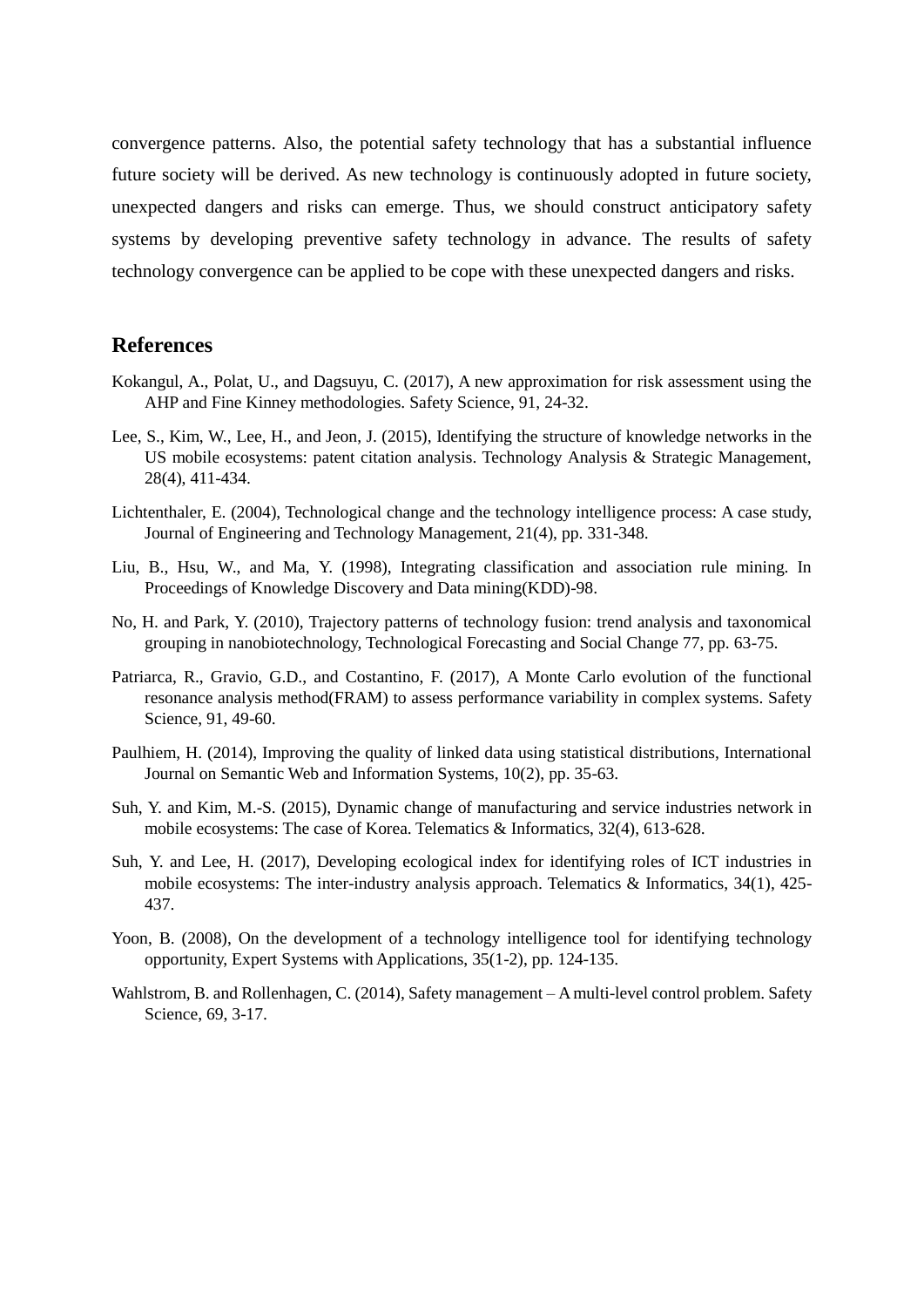**No.7**

# **HOW INNOVATION CONDITIONS THE SEARCH FOR EXTERNAL KNOWLEDGE: A STUDY OF NIGERIAN FIRMS**

Abiodun Egbetokun

National Centre for Technology Management, PMB 012, Obafemi Awolowo University, Ile-Ife, Nigeria

## **ABSTRACT**

The use of external knowledge in innovation is widely acknowledged. However, there is limited evidence on how the innovative capacity of firms conditions their external search strategy. This paper presents fresh evidence from a developing country, Nigeria, on the use of external knowledge in the innovation process. The paper distinguishes between formal and informal search strategies that firms adopt and relates their complexity to the scope of firms' innovation. The data used is obtained from the first wave of the Nigerian innovation surveys. Tobit and ordinal logit regressions are applied to the data. The results support the conjecture that a firm's level of innovativeness conditions its external search behaviour. For informal interactions, a strong positive relationship is found between the diversity of innovative output and of external search. This relationship is absent in the case of formal search and in the manufacturing sector. The key policy lesson in this is the following. Policies and strategies aimed at enhancing firmlevel innovation need to be aware of firms' current level of innovativeness and sectoral differences.

**Key words:** *innovation; external knowledge; Nigeria; search complexity; formal and informal search*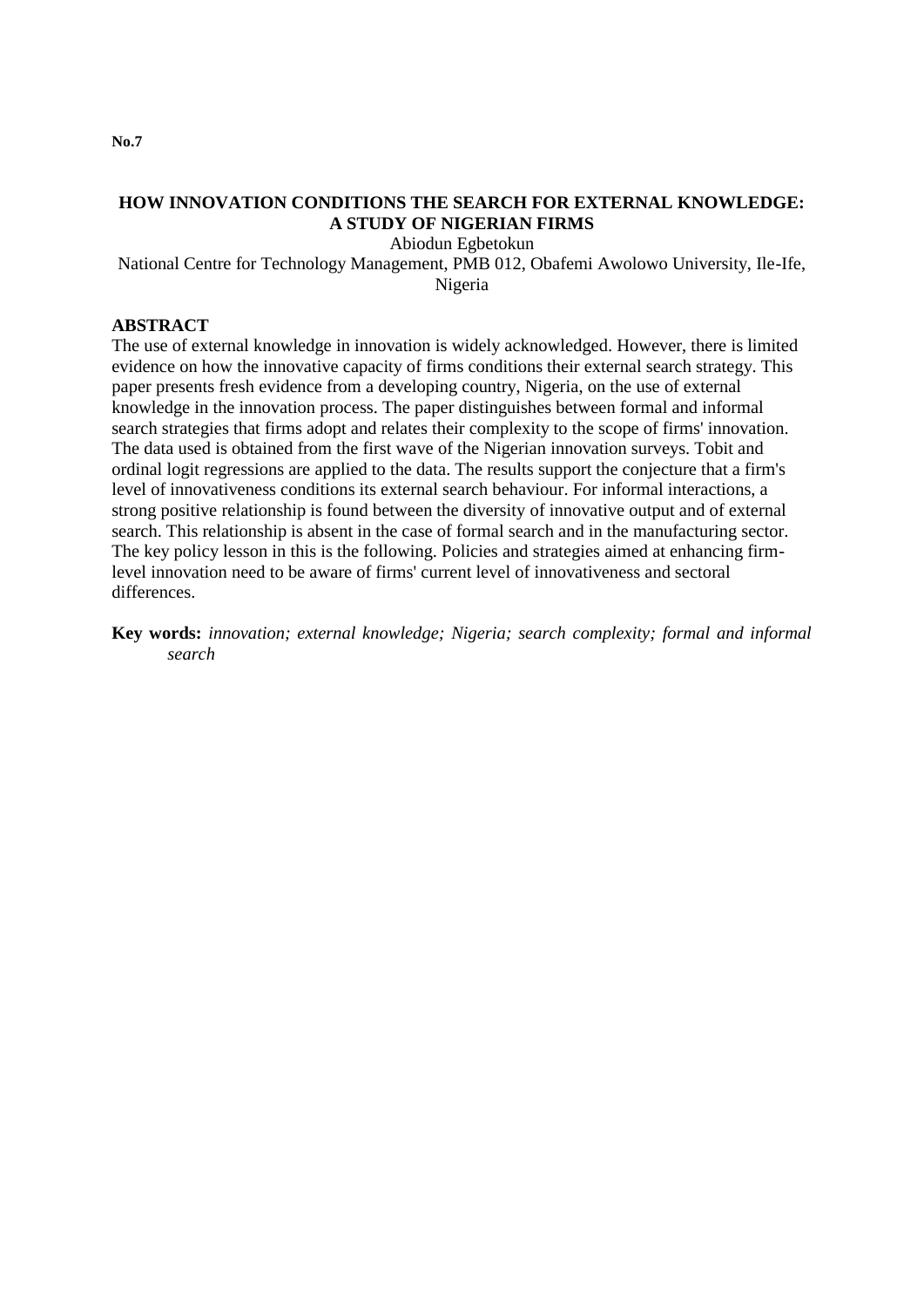**ANT (Actor Network Theory) Simulation Model for Making R&D Policy**

Boong Kee Choi (KISTI), Woon-Dong Yeo(KISTI), DongKyu Won(KISTI)

Actor-Network Theory (ANT) is rooted in science and technology studies. It has been developed from the 1980s by Bruno Latour, Michel Callon and John Law. Since the 1980s ANT has been used in multiple variations. Although ANT carries 'theory' in its name, it is better looked at as a method for doing research. Still ANT does carry some substantive elements in it that cannot be neglected when doing ANT driven research.

In short, ANT can be defined as a research method with a focus on the connections between both human and non-human entities. It describes how these connections lead to the creation of new entities that do not necessarily practice the sum of characteristics of constituent entities.

This thesis aims to address the following.

The use of ANT will help to answer the following research question:

"What needs to be done in order for NT (nanotechnology) of national R&D to be successfully implemented in Korea?"

The process of institutionalizing NT national policies has been broken into 3 overlapping stages: autonomization of the issue, contest to determine the solution, and convergence on solutions (resolution).



(Figure 1) The key processes in an actor-network theory analysis.

Source: Latour B. Pandora's Hope—Essays on the Reality of Science Studies. Cambridge, MA: Harvard University Press; 1999.pp99-111

Through our analysis, we identified approaches to help overcome some systemic barriers to the solution of the NT R&D policy problem and comment on other complex transnational problems. Overall, it is the hope of this thesis that the use of ANT can help in plotting a successful path for the NT policy of national R&D.

**No.8**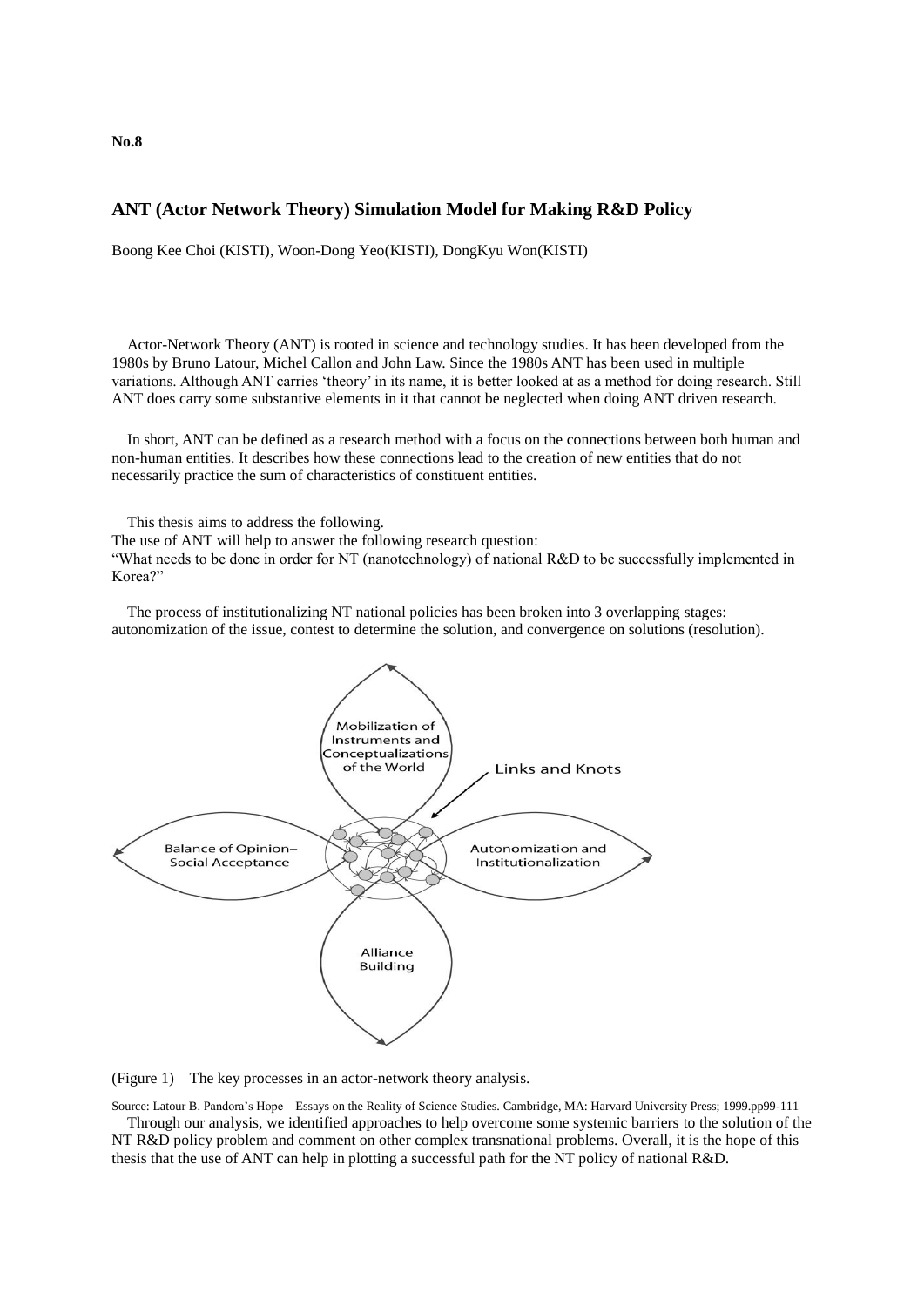Key Words: ANT (Actor Network Theory), NT(nanotechnology) policy, R&D Policy, Autonomization,

#### **Literature**

Bijker, W.E. and Law, J. (eds.) (1992) *Shaping Technology, Building Society: Studies in Sociotechnical Change*. Cambridge, Mass.: MIT Press.

Callon, M. and B. Latour (1981) Unscrewing the Big Leviathan: How Actors Macrostructure Reality and Sociologists help them to do so. In Knorr-Cetina and Cicourel (Eds.) *Advances in Social Theory and Methodology: Towards an Integration of Micro- and Macro-Sociologies* (pp. 227-303). London: Routledge & Kegan Paul.

Callon, M. (1986) Some elements of a sociology of translation: Domestication of the scallops and the fishermen of St Brieuc Bay. In J. Law (Ed.), *Power, action and belief: A new sociology of knowledge*. London: Routledge & Kegan Paul.

Czarniawska, B. (2004) "On time, space and action nets", in *Organization* 11 (6): 773-791.

Gabriel, M. and Jacobs, K. (2008) The Post-Social Turn: Challenges for Housing Research, in *Housing Studies*, 23(4): 527-540.

Latour, B. (1996) *Aramis, or the love of technology*. Cambridge, Mass. and London: Harvard University Press.

Latour, B. (1999) *Pandora's Hope. An Essay on the Reality of Science Studies*. Cambridge, Mass. and London: Harvard University Press.

Latour, B. (2005) *Reassembling the social. An introduction to Actor-Network Theory*. Oxford: Oxford University Press.

Law, J. (1992) *Notes on the Theory of the Actor Network: ordering, Strategy and Heterogeneity*. Lancaster: Centre for Science Studies, Lancaster University.

Law, J. (1999) *Traduction/Trahision: Notes on ANT.* Lancaster: Centre for Science Studies, Lancaster University.

Law, J. and J. Hassard (1999) *Actor-Network Theory and after*. Oxford: Blackwell Publishing.

Mol, A.M. (2002) The Body Multiple: Ontology in Medical Practice. Durham: Duke University Press.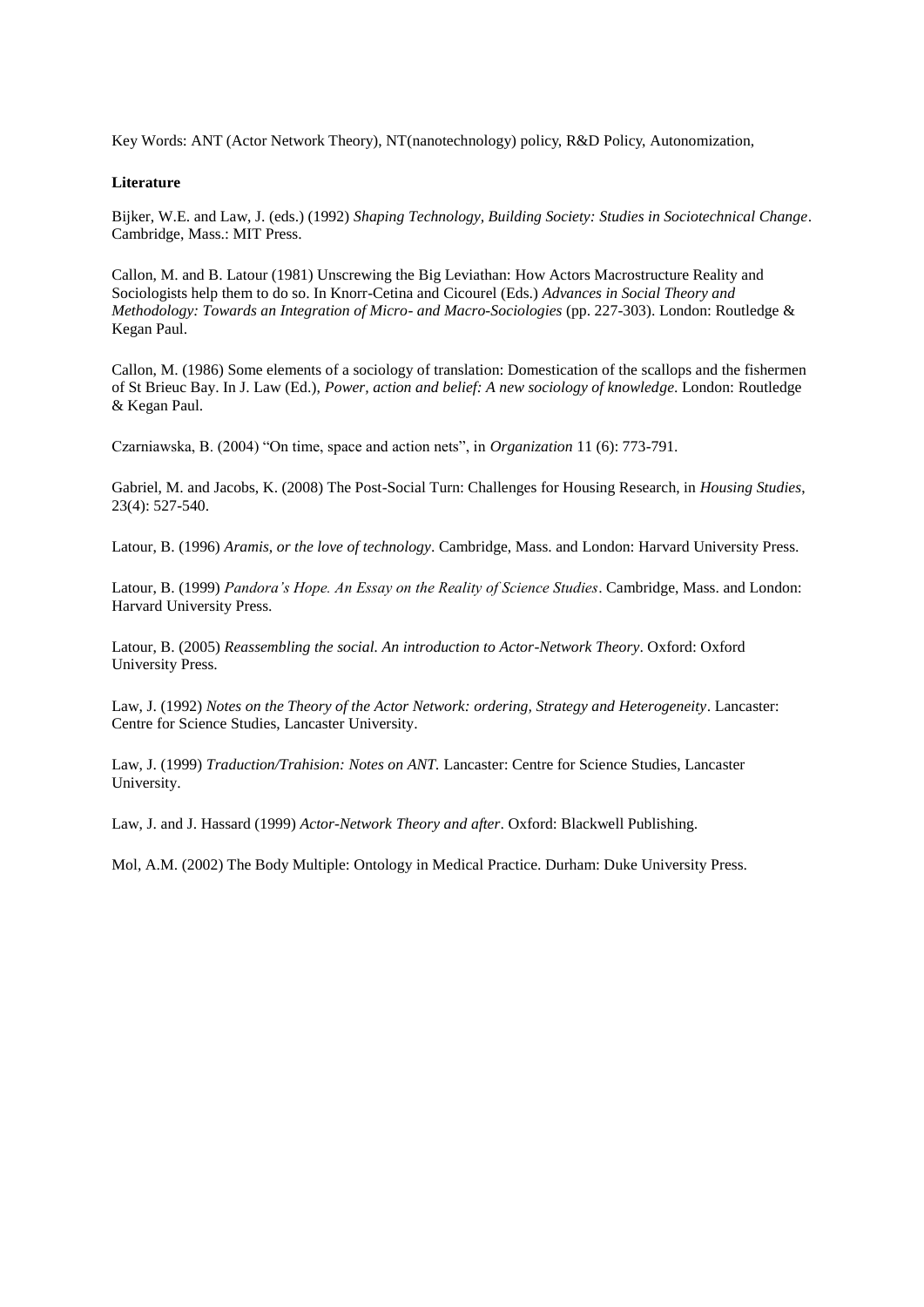# **Public Service Motivation and Creativity**

Jane Workman(Southern Illinois University) Kwangho Jung(Seoul National University) Seung-Hee Lee(Southern Illinois University)

### **<Abstract>**

**Research Question:** Little Empirical research has explored various relationships between creativity and public service motivation(PSM). Most previous research has discussed how economic incentives promote creativity. Recent research in organizational behavior has addressed significant relationships between creativity and innovation(Amabile, 1988; 1997; Rank et al, 2004) without clarifying what motivations can facilitate creative and innovative attitudes. In addition, previous studies have mainly focused on a relationship between ethics and entrepreneurship associated with creativity without identifying what kind of ethics involves in increasing(or decreasing) innovative and creative attitudes(Bacu, 1998; Berman & West, 1998; Bernier & Hafsi, 2007; DeLeon, 1996). There are, however, significant relationships between creativity and non-economic incentives. This study focuses on how public mind influences creativity. More specifically, this study explores how PSM can be related to creativity function. This study argues that creativity can be affected by various types of public motivations including attraction to public policy making, sympathy, public interest, social justice, and sacrifice. These sub-factors in public service motivation involve the propensity of risk-taking to serve common problems and public issues. Those with a higher level of PSM are likely to search diverse intricate issues, social dilemmas, and economic crises. Such efforts to explore appropriate solutions to these problems can induce creativity. In addition, those with a higher level of PSM are likely to promote creative attitude and ideas through cooperation and self-sacrifice (Alves et al., 2007; Bardach, 2001; Perry-Smith & Shalley, 2003).

**Research Background:** Global economy and environment have increasingly requested creative mind and policy strategy for public organizations (Mazzucato, 2011; Nijkamp, 2003; Weerawardena, 2006). However, little empirical research has explored how public institutions can promote creative mind and environment for public employees. This study suggests that PSM can positively facilitate creative process and products for public employees surrounded huge bureaucratic constraint and burden. Since the last decade, the conceptual instrument of PSM originally developed by James Perry(1996) have been applied to various research areas including public performance, ethical activity, and job satisfaction. There are, however, many neglected areas strongly associated with public service motivation. For instance, PSM may influence innovation process and creativity function through various mediate mechanisms including intrinsic incentives and creative attitudes. In addition, PSM is expected to demolish various bureaucratic barriers to constraining creativity in public organizations(Borins, 2000;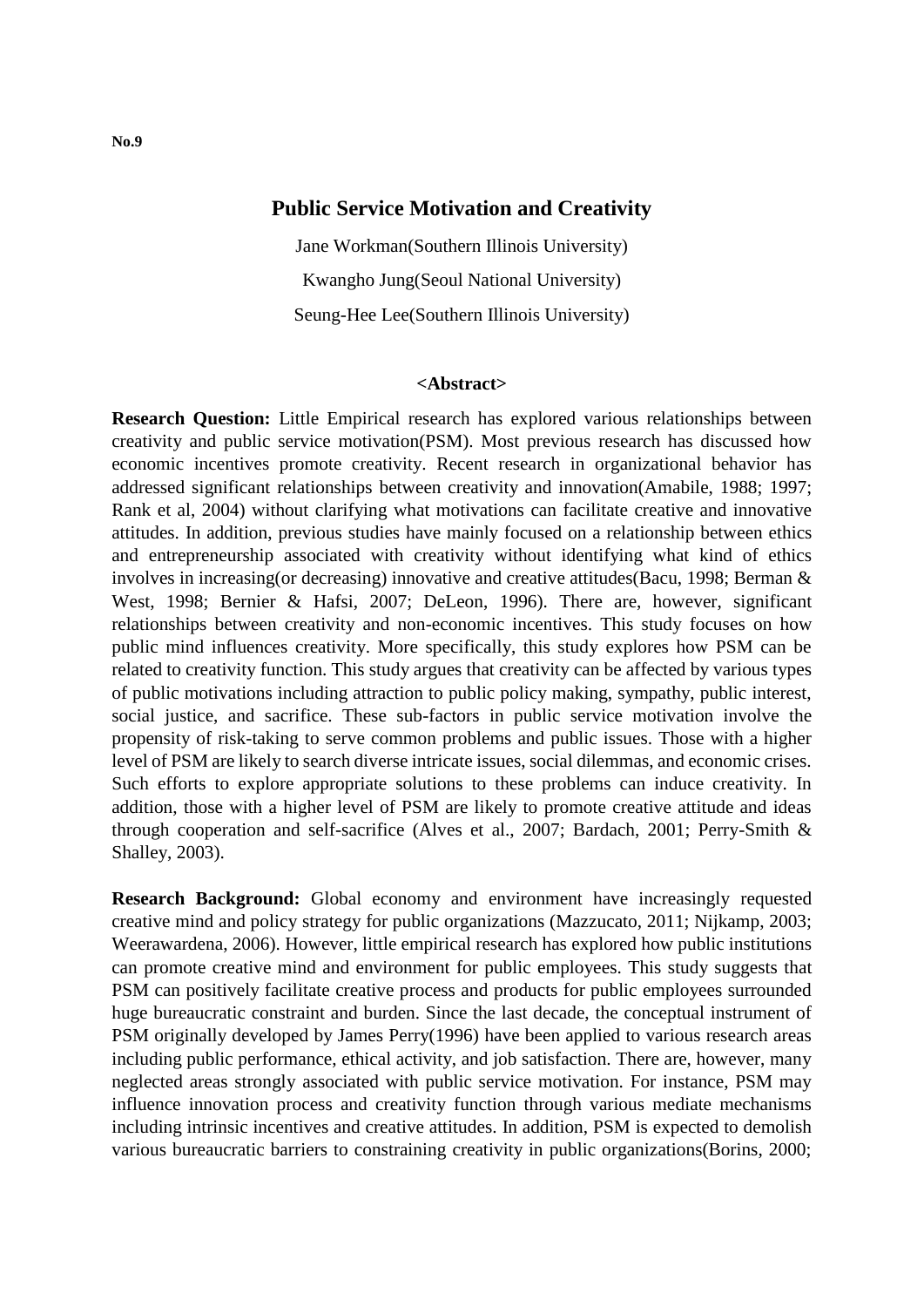Chen & Huang, 2010; Kim, 2010). Little empirical research has discussed a relationship between innovation and PSM and a relationship between PSM and creativity.

**Research Method:** Based on survey data from employees in public sector of South Korea, this study empirically tests whether or not the sub-elements of PSN are associated with creativity after controlling for various socioeconomic factors including job position and experience, education, income, age and gender. Creativity is measured by several dimensions including creative attitude and personality and the concept of PSM consist of 15 items from public participation, to altruism, to self-sacrifice, and to public interest.

**Expected Research Findings:** It is expected that public interest, empathy, altruism and attraction to policy making are likely to be positively associated with the level of creativity. These sub-elements of PSM are expected to positively related to attitudes such as intrinsic incentives(Dewett, 2007), risk-taking, imagination, flexibility, and non-conformity. All these findings come from multiple regression analyses, after controlling for socio-economic variables including age, gender, education, and income.

**Keywords:** Public Service Motivation, Bureaucratic Pathology, Creativity, Intrinsic incentives, Risk-taking, Imagination, Flexibility, and Non-conformity

## **References**

Amabile, T. M. (1988). A model of creativity and innovation in organizations. *Research in Organizational Behavior*, 10(1), 123-167.

Amabile, T. M. (1997). Motivating creativity in organizations: On doing what you love and loving what you do. *California Management Review*, 40(1), 39-58.

Alves, J., Marques, M. J., Saur, I., & Marques, P. (2007). Creativity and innovation through multidisciplinary and multi-sectoral cooperation. *Creativity and Innovation Management*, 16(1), 27-34.

Bardach, E. (2001). Developmental dynamics: Interagency collaboration as an emergent phenomenon. *Journal of Public Administration Research and Theory*, 11(2), 149-164.

Baucus, M. S., Norton Jr, W. I., Baucus, D. A., & Human, S. E. (2008). Fostering creativity and innovation without encouraging unethical behavior*. Journal of Business Ethics*, 81(1), 97- 115.

Bernier, L., & Hafsi, T. (2007). The changing nature of public entrepreneurship. *Public Administration Review*, 67(3), 488-503.

Berman, E. M., & West, J. P. (1998). Responsible risk-taking. *Public Administration Review*, 346-352.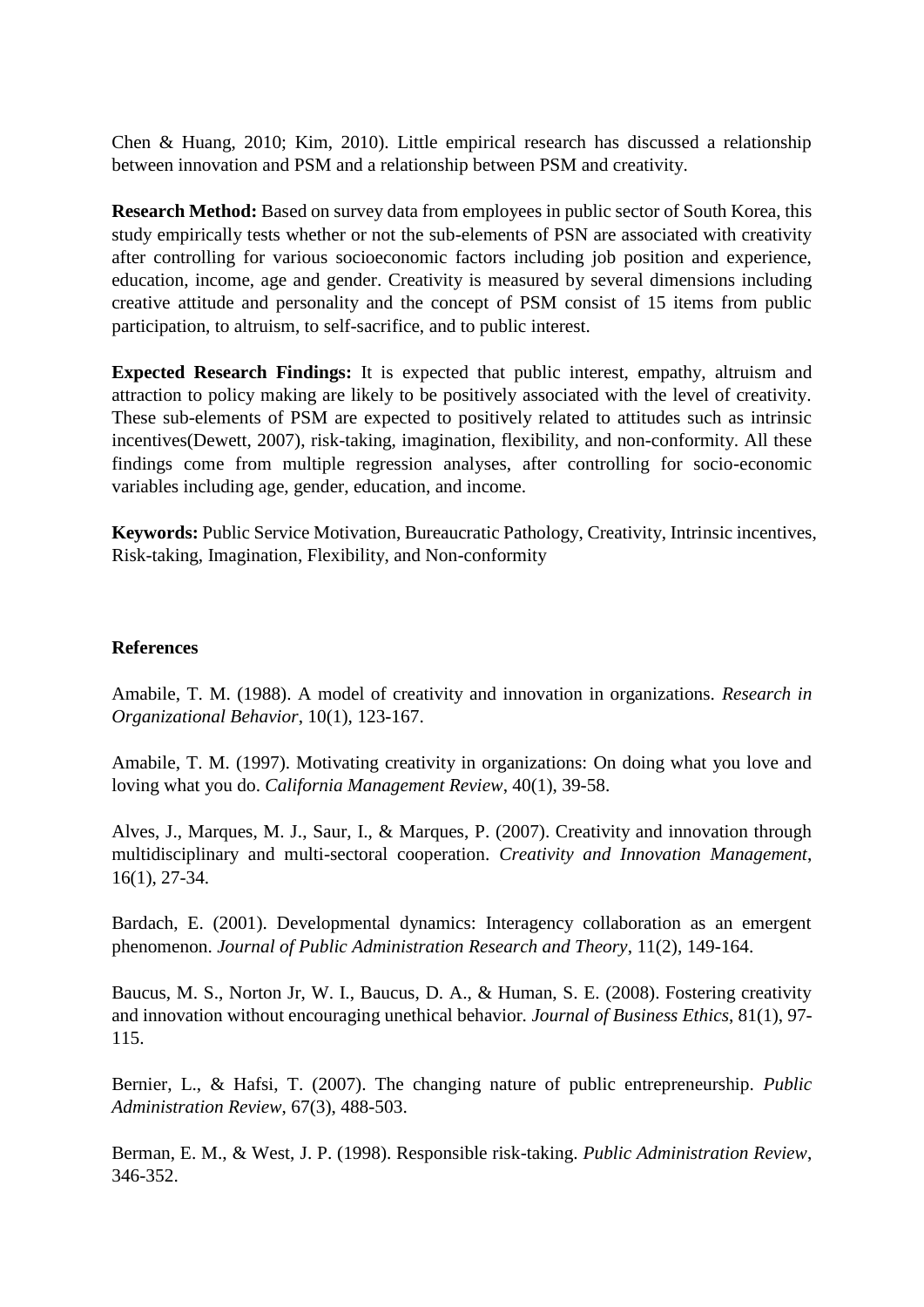Borins, S. (2000). Loose cannons and rule breakers, or enterprising leaders? Some evidence about innovative public managers. *Public Administration Review*, 60(6), 498-507.

Chen, C. J., & Huang, Y. F. (2010). Creative workforce density, organizational slack, and innovation performance. *Journal of Business Research*, 63(4), 411-417.

DeLeon, L. (1996). Ethics and entrepreneurship. *Policy Studies Journal*, 24(3), 495-510.

Dewett, T. (2007). Linking intrinsic motivation, risk taking, and employee creativity in an R&D environment. *R&D Management*, 37(3), 197-208.

Kim, Y. (2010). Improving performance in US state governments: Risk-taking, innovativeness, and pro-activeness practices. Public Performance & Management Review, 34(1), 104-129.

Mazzucato, M. (2011). The entrepreneurial state. *Soundings*, 49(49), 131-142.

Nijkamp, P. (2003). Entrepreneurship in a modern network economy. *Regional Studies*, 37(4), 395-405.

Perry-Smith, J. E., & Shalley, C. E. (2003). The social side of creativity: A static and dynamic social network perspective. *Academy of Management Review*, 28(1), 89-106.

Rank, J., Pace, V. L., & Frese, M. (2004). Three avenues for future research on creativity, innovation, and initiative. *Applied Psychology*, 53(4), 518-528.

Weerawardena, J., & Mort, G. S. (2006). Investigating social entrepreneurship: A multidimensional model. *Journal of World Business*, 41(1), 21-35.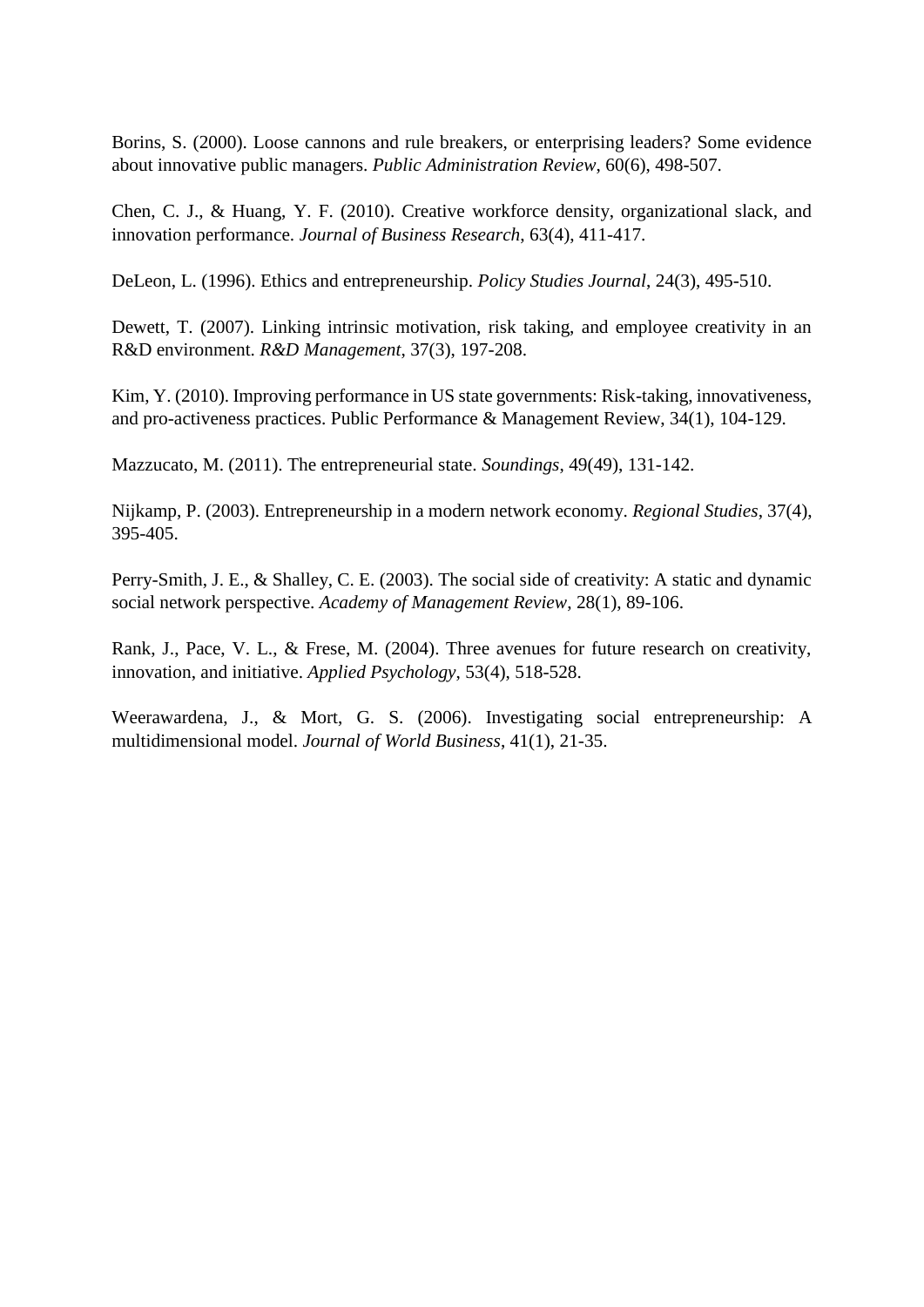#### **No.10**

## **Simulation-based Strategy Dynamics Decision Support System for Innovation-driven Green Business Development and Economical Evaluations**

Min-Ren Yan(Corr.) Professor, Institute of International Business Administration at Chinese Culture University, Taiwan Email: mjyen@sce.pccu.edu.tw

#### **Abstract**

In the globally competitive environment, continuous product and business model innovations have become a critical strategy for enterprises to develop competitiveness and market potential. However, in the product innovation process, in addition to technological and functional product innovations, business model innovations comprising the values of the social, environmental, and sustainable development have been highlighted as a new generation business model in in recent years. To this vision, the strategic thinking of "Creating Shared Value" (CSV) has been proposed that encourages enterprises to re-define the concept of products, markets, production value chain and local clustering development.

To demonstrate the innovation-driven green business development and economical evaluations with innovative green supply chains, this research project takes a 70 billion NTD annually paper printing and publishing industry as the research object for investigation. Empirical data and in-depth interviews with industry experts will be adopted to explore the product innovation and market development strategy for international strategic alliances of green supply chain. Even though the green consumption and UPM green paper product innovation have been an global trend in the international community (UPM annual output already reached 10 billion euros), Taiwanese market is still in the early stages of development and thus worthwhile for research. In the past years, many manufacturers could merely rely on their experience to determine product pricing and promotion strategies due to the lack of a systematic decision support model to assist the dynamic planning for enterprise's product innovation and market expansion strategies, and to assess the effectiveness of the strategic plans.

In order to enhance company's strategic planning capability and business performance, this research project aims to combine the theory of bargaining power in the field of economics, management sciences and System Dynamics methodology to develop a Strategy Dynamics Planning Model for Product Innovation and Market Development (SDPM). SDPM could be a Management flight simulators (MFS) as well as a decision support system that help managers overcome the aforementioned obstacles. The concept of MFS is defined as the simulations of complex operational and strategic issues in businesses and other organizations. A management flight simulator is a learning tool that allows managers to compress time and space, experiment with various strategies, and learn from making rounds of simulated decisions in a designed learning environment that allow failure and reflection. Previous studies proposed that management flight simulators are required to improve people's mental models in discover how complex systems behave. When experimentation is too slow, too costly, unethical or just plain impossible, simulation likes MFS become the main-perhaps the only- way we can discover for ourselves how complex systems work and where high-leverage points may lie.

Through computer simulation technique, the proposed model helps enterprises to increase the dynamic planning capabilities, business strategy performance and create added value. This study helps to analyze the competitiveness factors for the paper product innovation in green supply chain and market development. In addition, the potential customers and existing customers could be handled by five customer market stages in response to strategic planning under different resources and market conditions. The analysis of the customer base, product innovation strategy, market development strategies, operating cost, business performance assessment strategies could be performed by computer simulation. The quality of decision-making for industrial operations could be enhanced and the model could be further applied to China and international market.

The proposed simulation-based strategy dynamics decision support system demonstrates a powerful logic that offers substantial improvements in dealing with strategic planning for innovation-driven green business development and economical evaluations. Successful strategic business model development requires attention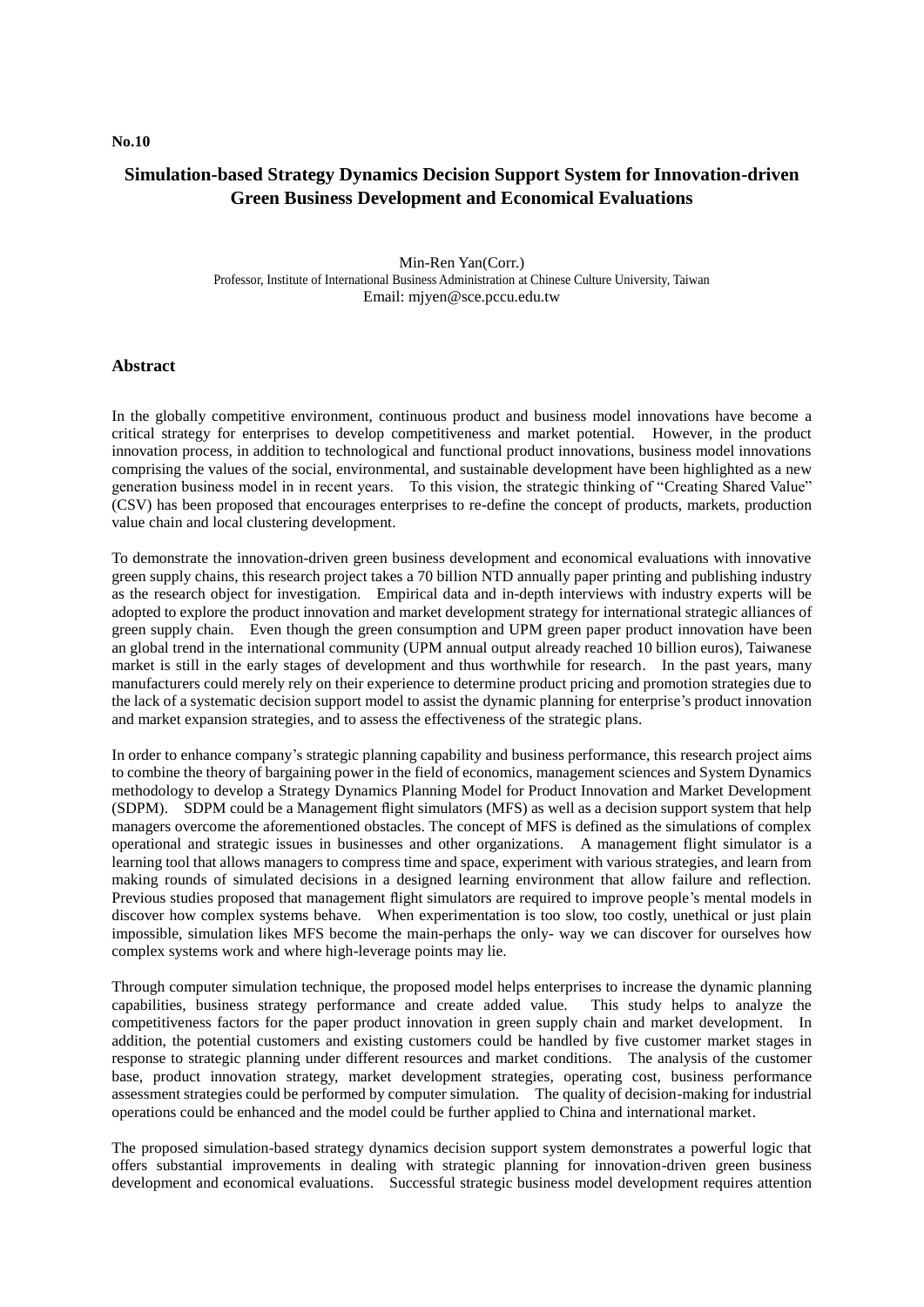on the performance over time. Since performance reflects the state of business resources utilized, this study supports a systematic evaluation for time-phase performance with anticipated resources. In addition, the strategic architecture of the business developments is enabled to cover the feedback structure of interrelated critical variables among innovations, business model development, technology adoption, consumer awareness, and business economics. The field of strategic management and innovation are eager for dynamic theories that explain the evolution of performance differences among difference business models and are increasingly looking to managerial decision making as the source of dynamics. Therefore, this study contributes to address dynamics and systematic decision making with business model innovations. The proposed model helps to explain how business performance has developed up to the current date, and how to develop and implement strategies to improve future performance. For further development, cloud computing technique is able to be incorporated with the scientific approach.

**Keywords**: product innovation, decision support, strategy, system dynamics, simulation.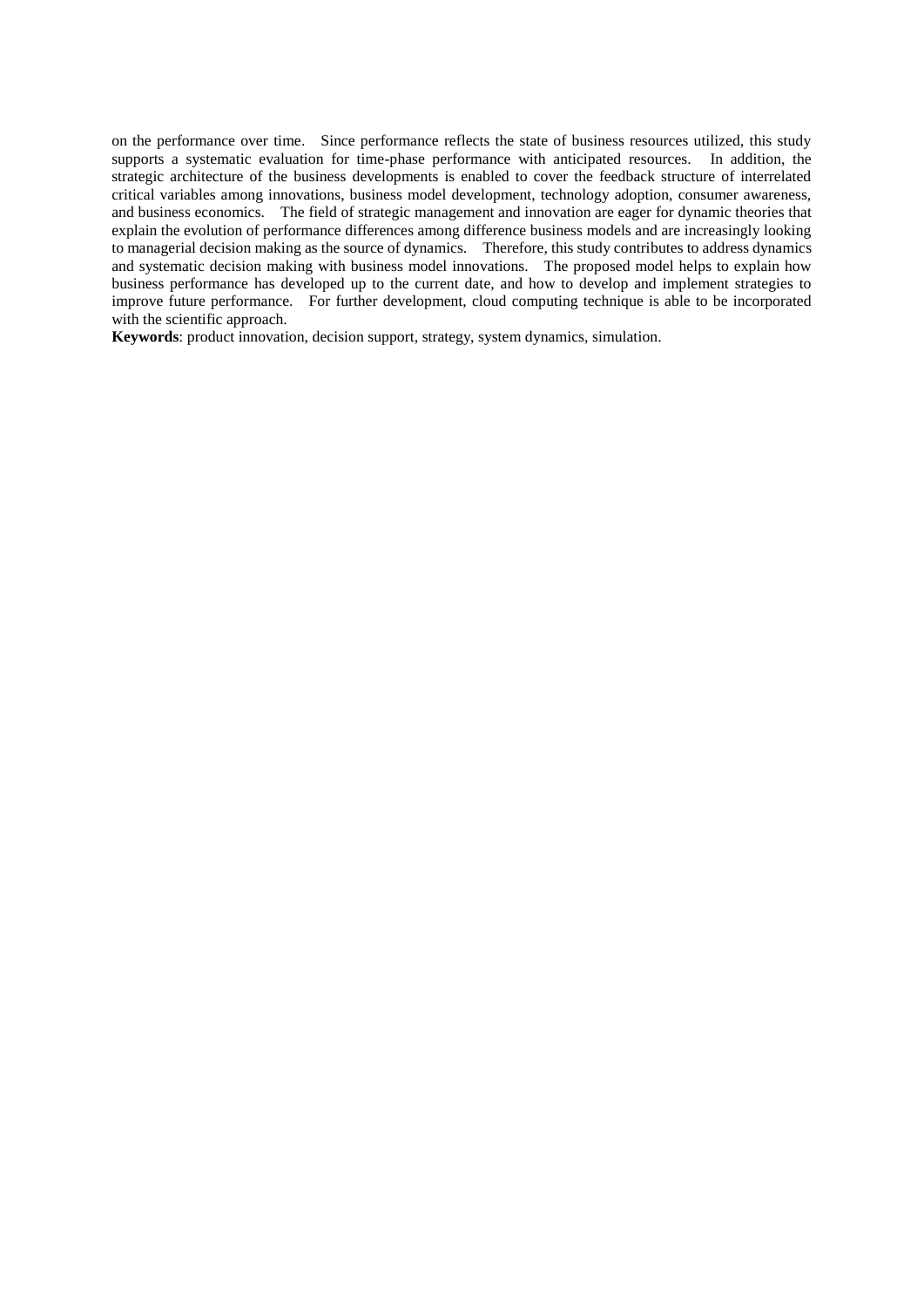# **Harnessing the value of open innovation: Change in the moderating role of absorptive capability in the South Korean Manufacturing Sector**

**JinHyo Joseph Yun**, PhD (corresponding author)

Tenured Senior Researcher, Daegu Gyeongbuk Institute of Science and Technology (DGIST), 50-1, Sang-ri, Hyeonpung-myeon, Dalseong-gun, Daegu 711-873, South Korea Tel.: +82-10-6697-8355 Fax: +82-53-7854409 E-mail: jhyun@dgist.ac.kr

#### **Xiaofei Zhao**, PhD

Senior Researcher, Daegu Gyeongbuk Institute of Science and Technology (DGIST), 50-1, Sang-ri, Hyeonpung-myeon, Dalseong-gun, Daegu 711-873, South Korea Tel.: +82-10-4072-8595 Fax: +82-53-7854409 E-mail: qiaoke@dgist.ac.kr

#### **Sung Deuk Hahm,** PhD

Korean Institute for Presidential Studies (KIPS),

1685-3, Seochodong, Seochoku, Seoul, South Korea

Tel.: +82-10-6480-0765 Fax: +82-02-5971170 E-mail: hahm33@hotmail.com

### **Abstracts**

Despite the significant increase in the amount and ratio of R&D investment, slow economic growth since the global financial crisis has continued, and has had only 2-4 percent economic growth in South Korea. From this, we want to receive answer to following 2 questions.

Has there been any change in the moderating effects of R&D between open innovation (OI) and firm performance of small and medium enterprises (SMEs) in the South Korean manufacturing sector since the global financial crisis?

If so, do they include changes in the OI effect, the R&D effect, and the R&D open-moderating effect? We chose 2,743 and 4,075 SMEs in the South Korean manufacturing sector in 2005 and 2014, respectively, as samples for our empirical analysis. This study analyzed the effects of both OI and R&D investment on the performance of SMEs in the South Korean manufacturing industry in 2005 and 2014.

**Keywords**; open innovation, absorptive capability, moderating effects, manufacturing industry.

#### **Introduction**

Since South Korea's investment in research and development (R&D) reached 2.63% of its gross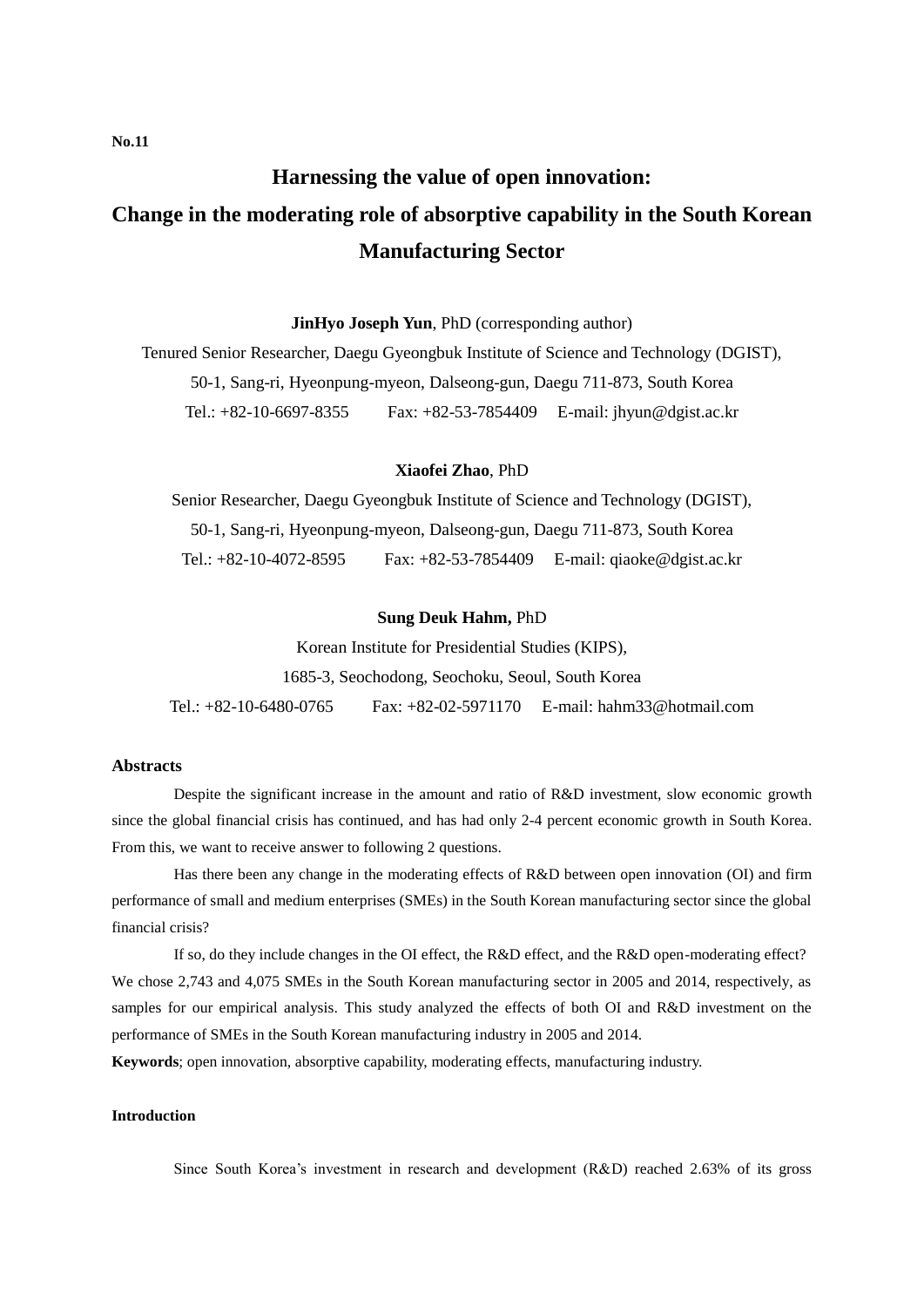domestic product (GDP) in 2005, the figure has been steadily rising (4.29% in 2014 and 4.23% in 2015) even after the global financial crisis in 2008 as shown in **Figure** 1. In fact, South Korea has one of the highest levels of R&D investment, taking into consideration its GDP. While South Korea's economic growth rate has fluctuated from 3.9% in 2005 to 6.5% in 2010, it has stayed below 3% for the past four years, showing no signs of change. Taking into consideration the inflation rates of the period, the actual economic growth rate has dropped even further. In other words, despite the significant increase in the amount and ratio of R&D investment, slow economic growth since the global financial crisis has continued and South Korea has had only 2-4 percent economic growth. Indeed, South Korea has settled into a low growth trajectory.

In this regard, we want to answer the following questions. Has there been any change in the moderating effects of R&D between open innovation (OI) and firm performance of small and medium enterprises (SMEs) in the South Korean manufacturing sector since the global financial crisis? If so, do they include changes in the OI effect, the R&D effect, and the R&D open-moderating effect?



**Figure 1.** Changes in GDP and R&D investment of South Korea from 2004 to 2015 Source: Korean Government Statistic Office

By analyzing the empirical changes in the effects of OI, R&D investment, and the moderation of R&D investment on the South Korean manufacturing sector before and after the global financial crisis, the purpose of this study was to understand why South Korea's economic growth has stalled or fluctuated despite the high R&D investment. Big corporations were excluded from our empirical analysis because the international macroeconomic environment largely affects their performance in certain industries. In addition, OI is an analytical tool for us to understand the industrial innovation of more traditional and mature industries in SMEs rather than that of the high level technology of big corporations, such as Lucent, 3Com, IBM, Intel, and Millennium Pharmaceuticals (Chesbrough and Crowther, 2006). The service sector was also excluded from our empirical analysis because the effects of OI and R&D investment on the service industry are often empirically difficult to measure, as argued by Laursen and Salter (2006) and van de Vrande et al., (2009) in their empirical analyses of the OI effect on SMEs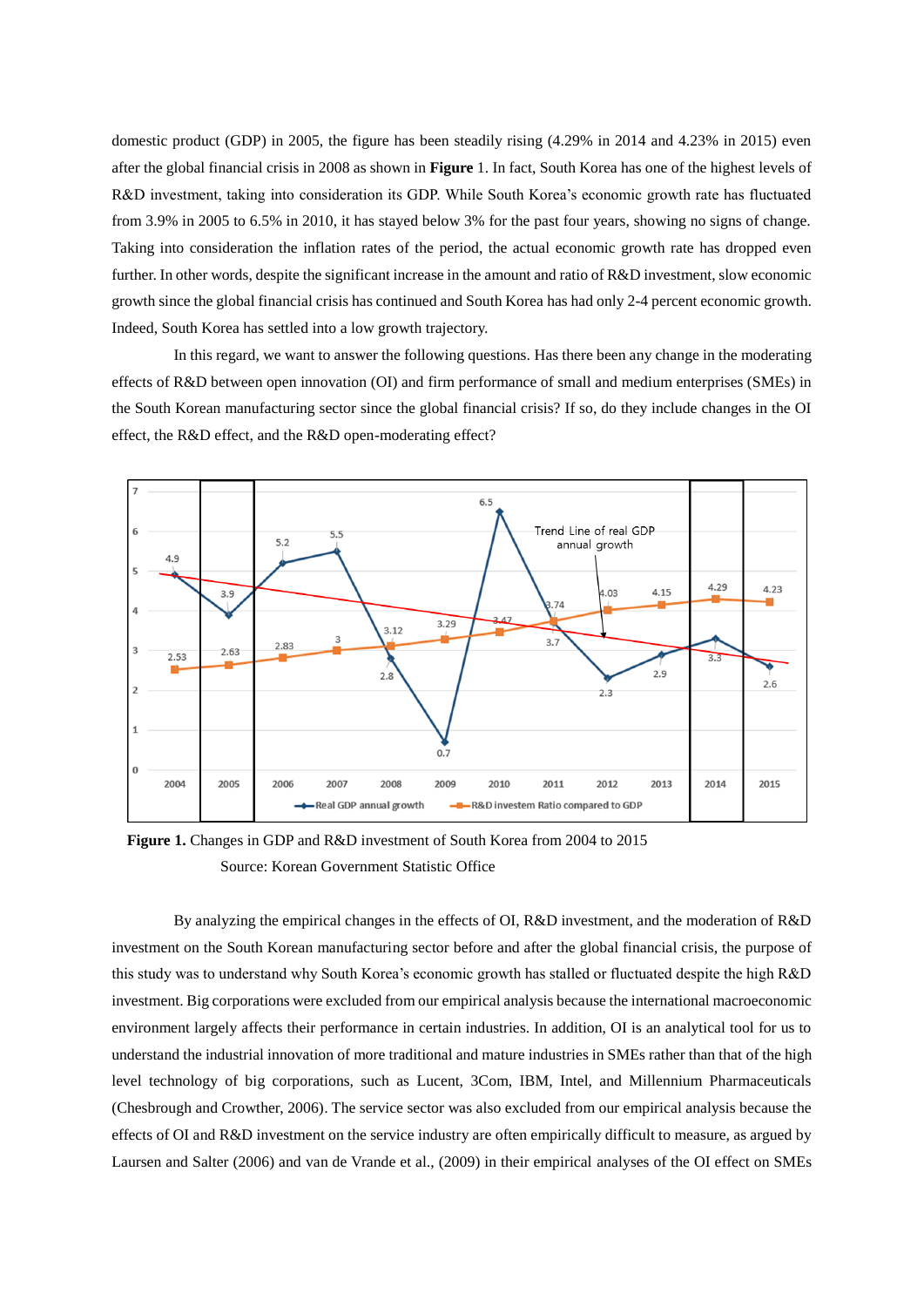in the United Kingdom and in the Netherlands, respectively.

Following the OECD Frascati Manual, we conducted an empirical analysis based on data obtained from the South Korean SMEs Innovation Survey Results including the 2005 manufacturing industry and the 2014 manufacturing industry (OECD, 2015). We also employed additional empirical methods, such as intensive interviews with representatives of the South Korean manufacturing sector. In fact, we provide the related parts of the "Innovation Survey Questionnaire" in an attachment for reference. We also provide descriptive statistics on South Korea's macroeconomic environment and its SMEs before and after the global financial crisis in 2008.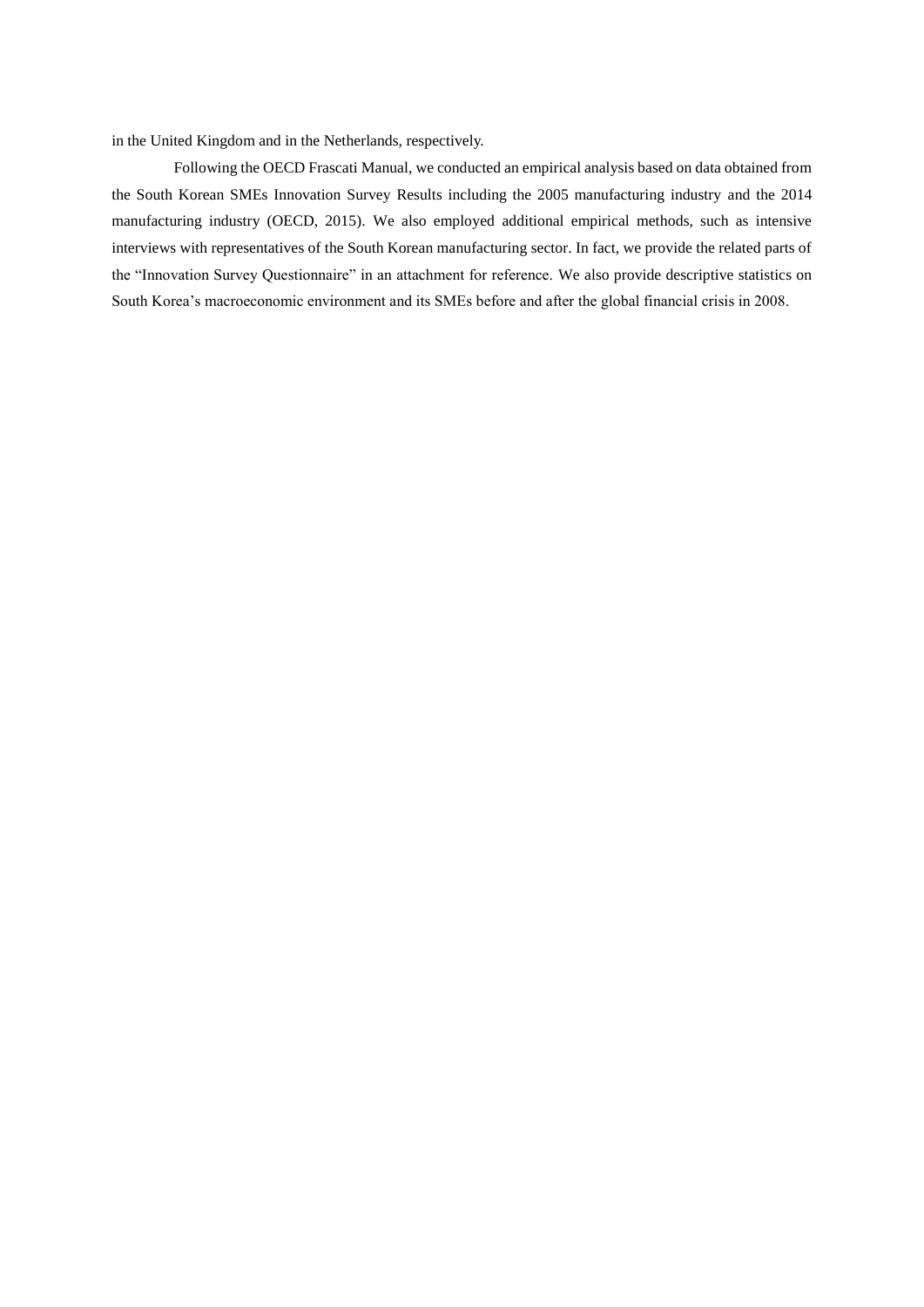## **Innovation and tradition-based firms: the case of "La Torrente"**

Valentina Della Corte (Corr.) Prof., University of Naples Federico II, Italy Email: [valentina.dellacorte@unina.it](mailto:valentina.dellacorte@unina.it)

Giovanna Del Gaudio Ph.D., University of Naples Federico II, Italy Email: [giovanna.delgaudio@unina.it](mailto:giovanna.delgaudio@unina.it)

Fabiana Sepe Ph.D. student, University of Naples Federico II, Italy Email[: fabiana.sepe@unina.it](mailto:fabiana.sepe@unina.it)

…

#### **Abstract**

**Purpose/ Research Question**: Until recently, innovation studies have focused on radical, technology-based innovations in large firms, above all multinationals, whilst innovation patterns in family businesses have not been deeply studied. However, over the past years, some scholars have concentrated on innovation strategies with specific reference to family businesses (Terziovski, 2010; Rosenbusch et al., 2011). In contrast with conventional thinking based on the assumption that knowledge from the past can cause path dependence, inflexibility and conservatism (Leonard-Barton, 1992), several scholars have started to recognize the potential advantages of searching in the past to develop innovative products (Messeni Petruzzelli and Savino, 2014; Nerkar, 2003). Consistent with this research stream, the aim this paper tries to achieve is to understand how family businesses characterized by long-lasting traditions can implement innovative products, remaining anchored to past. This issue is notably evident in food industry, where family businesses are facing several changes that affect the way in which business is done: risk perception is growing international competition is always more dominated by cutthroat rules the boundaries among sectors are becoming blurred, leading to a kind of "industry convergence".

**Key Literature Reviews (About 3~5 papers)**: In light of these global and structural changes, the adoption of an effective innovation system seems to be crucial for food family businesses. These ones should implement innovative strategies combined with "secret" recipes related to the firm's tradition and to that of their territory. Basically, knowledge pertaining to the past is increasingly recognized as a powerful and unique source of innovation (Messeni Petruzzelli & Albino, 2012). Consequently, firms need to develop capabilities to interiorize and reinterpret past knowledge to innovate. Specifically, we argue that long-lasting family businesses benefit from their past knowledge and the success of these firms depends on their ability to leverage tradition to create innovative products.

**Design/ Methodology/ Approach:** Adopting a qualitative research methodology, mainly focused on a case study, this paper tries to cover some unexplored points concerned to the possibility of combining tradition and innovation to gain success in the high-competitive international arena food family businesses are forced to face with. We analyse the case of "La Torrente", that is an international recognized Italian firm operating in the food industry. "La Torrente" on one hand is characterized by a highly innovative business approach; on the other has long-lasting tradition and a strong connection to the territory of reference.

**(Expected) Findings/Results**: "La Torrente" has a winning formula, based on an integration of tradition and innovation in products and processes. Its efforts to innovate are related to both the large variety of products and the growing attention to the quality aspect.

**Research limitations/ Implications**: this study has some limitations due to the applied methodology. In particular, we choose to adopt a qualitative method of a single case study.

The implications are both theoretical and managerial. From a theoretical perspective, there emerges the need to deeply study the formalization of an effective blend of tradition and innovation, above all in family businesses. As for the practical implications, the case study "La Torrente" constitutes a best practice, especially for family businesses with a long-standing history and a strong connection to the territory.

**No.12**